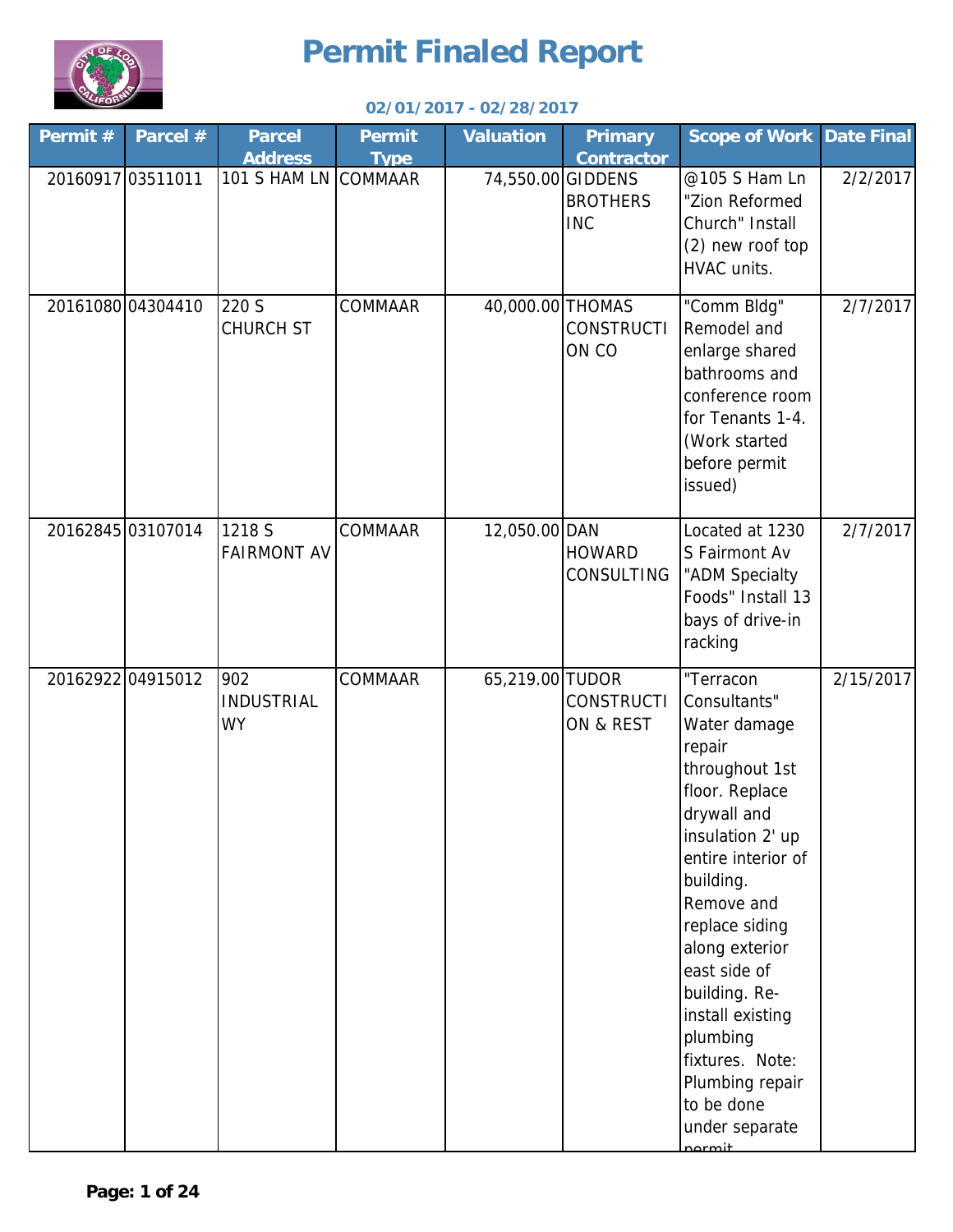



| Permit#           | Parcel # | <b>Parcel</b>                                    | <b>Permit</b>          | <b>Valuation</b>  | <b>Primary</b>                      | <b>Scope of Work</b>                                                                                                                                                                             | <b>Date Final</b> |
|-------------------|----------|--------------------------------------------------|------------------------|-------------------|-------------------------------------|--------------------------------------------------------------------------------------------------------------------------------------------------------------------------------------------------|-------------------|
| 20162575 04702056 |          | <b>Address</b><br><b>405 S MAIN</b><br><b>ST</b> | <b>Type</b><br>COMMAAR | 169,701.04 MODERN | <b>Contractor</b>                   | M&R Packing -<br>BUILDING INC Addition of 3032<br>square feet of<br>pre-engineered<br>metal building to<br>existing<br>warehouse<br>building (fire<br>sprinkler system<br>on separate<br>permit) | 2/27/2017         |
| 2017007305803027  |          | 1537 LOWER<br>SACRAMENT<br><b>RD</b>             | <b>COMMTI</b>          |                   | 500.00 OWNER OF<br><b>RECORD</b>    | "Alexanders<br><b>Mattress</b><br>Gallery" TI for<br>retail mattress<br>sales - Suites<br>120 & 130                                                                                              | 2/1/2017          |
| 20161916 03108056 |          | 999 S<br><b>FAIRMONT AV</b>                      | <b>COMMTI</b>          | 50,000.00 RJ      | <b>CONSTRUCTI</b><br>ON, INC.       | Suite #215 -<br>Tenant<br>Improvement<br>within medical<br>office space -<br>"HT Family<br>Physicians"                                                                                           | 2/2/2017          |
| 20152705 04134016 |          | 100 W<br><b>TURNER RD</b>                        | <b>COMMTI</b>          |                   | 80,000.00 OWNER OF<br><b>RECORD</b> | "Chicago Pizza"<br>T.I. - Remodel<br>Interior new<br>sheetrock,<br>ductwork, and<br>new lighting.<br>Located @ Unit<br>#10.                                                                      | 2/9/2017          |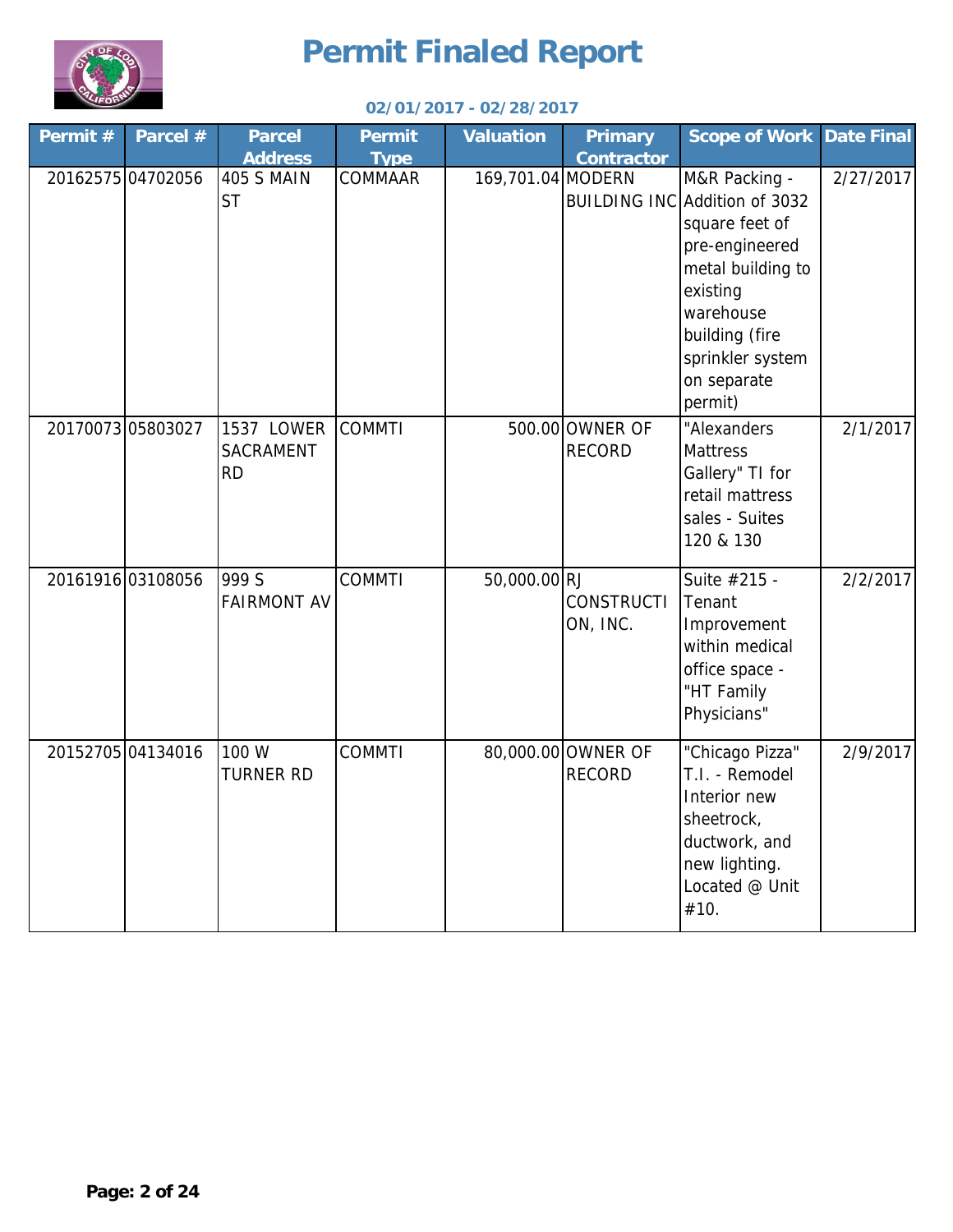

| Permit #          | Parcel #         | <b>Parcel</b>                        | <b>Permit</b>   | <b>Valuation</b> | <b>Primary</b>                            | <b>Scope of Work</b>                                                                                                                                                 | <b>Date Final</b> |
|-------------------|------------------|--------------------------------------|-----------------|------------------|-------------------------------------------|----------------------------------------------------------------------------------------------------------------------------------------------------------------------|-------------------|
|                   |                  | <b>Address</b>                       | <b>Type</b>     |                  | <b>Contractor</b>                         |                                                                                                                                                                      |                   |
| 20162458 04931051 |                  | 1333 E<br>KETTLEMAN<br>LN            | <b>COMMTI</b>   | 15,000.00 BGS    | <b>CONSTRUCTI</b><br>ON                   | Tenant<br>Improvement -<br>"Calturas" wine<br>& beer tasting<br>room -<br>converting 1,071<br>sf of Occupancy<br>type B to A,<br>demo of interior<br>partition walls | 2/15/2017         |
|                   | 2016014903308058 | 820 W LODI<br>AV                     | <b>COMMTI</b>   |                  | 175,000.00 MAYBERRY<br><b>BUILDERS</b>    | "Q Wash"<br>Tenant<br>Improvement<br>for new laundry<br>facility including<br>reconstruction of<br>existing<br>substandard<br>addition.                              | 2/27/2017         |
| 20170240 04104045 |                  | 316 LOUIE<br>AV                      | <b>DEMOLISH</b> |                  | 250.00 OWNER OF<br><b>RECORD</b>          | Demolish<br>detached garage                                                                                                                                          | 2/1/2017          |
| 20161960 04931051 |                  | 1333 E<br>KETTLEMAN<br>LN            | <b>DEMOLISH</b> |                  | 12,000.00 OWNER OF<br><b>RECORD</b>       | Demolition of<br>interior partition<br>walls,<br>suspended<br>ceiling,<br>overhead<br>lighting and<br>mechanical<br>ducts.                                           | 2/21/2017         |
| 20161308 03509006 |                  | 1912<br><b>MARIPOSA</b><br><b>WY</b> | <b>ELECSERV</b> | 1,000.00 SUNRUN  | <b>INSTALLATIO</b><br>N SERVICES,<br>INC. | Upgrade existing<br>100 amp panel<br>to 125 amp<br>(same location)                                                                                                   | 2/6/2017          |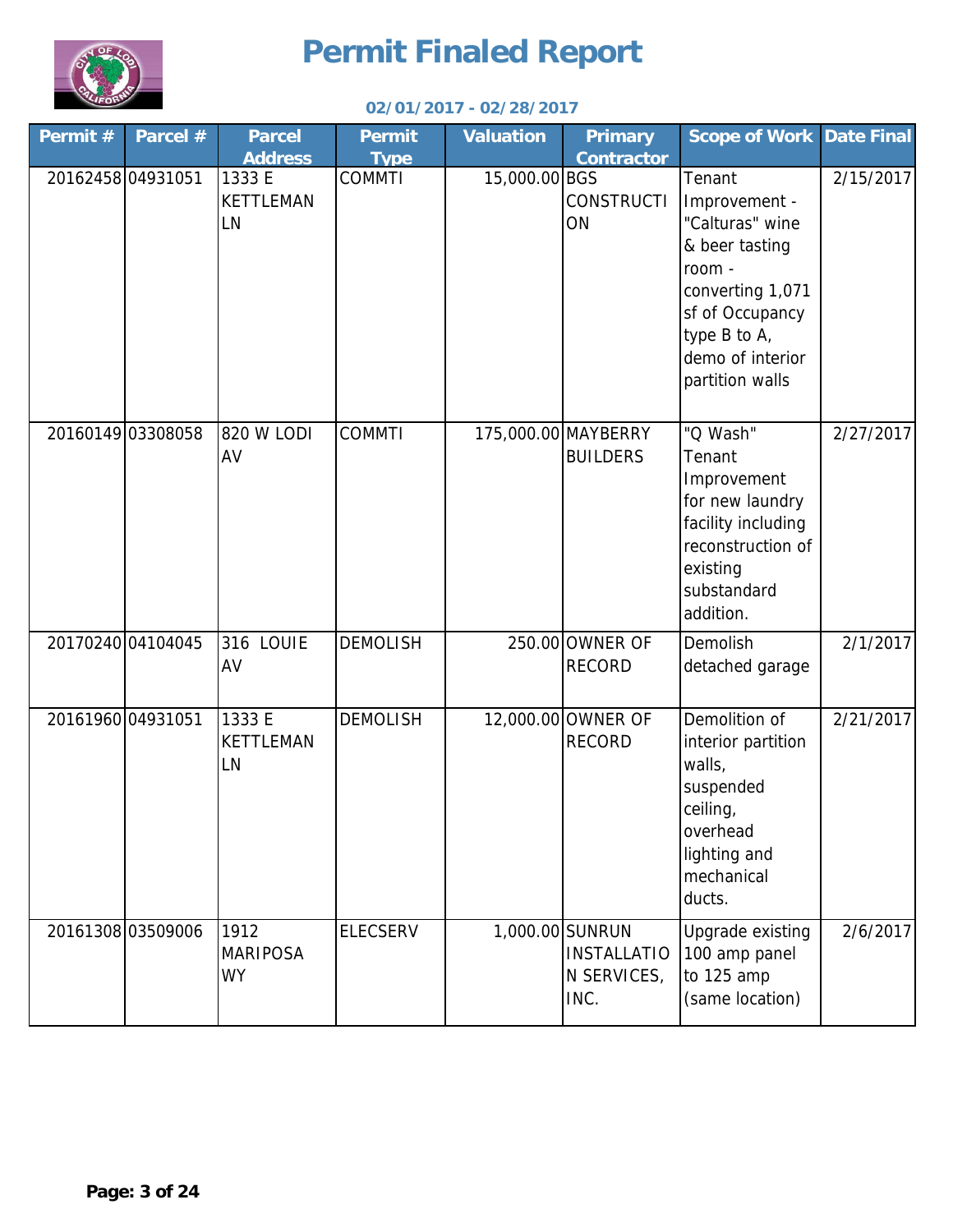

| Permit# | Parcel #          | <b>Parcel</b><br><b>Address</b>        | <b>Permit</b><br><b>Type</b> | <b>Valuation</b>  | <b>Primary</b><br><b>Contractor</b>               | <b>Scope of Work</b>                                                                                                    | Date Final |
|---------|-------------------|----------------------------------------|------------------------------|-------------------|---------------------------------------------------|-------------------------------------------------------------------------------------------------------------------------|------------|
|         | 20170316 03515015 | 251 S<br><b>CORINTH AV</b>             | <b>ELECSERV</b>              |                   | 1,200.00 Elite Electric                           | Replace and<br>relocate 125<br>amp service<br>panel.<br>Emergency<br>home is<br>occupied.                               | 2/13/2017  |
|         | 20163441 03312013 | 916 ELLIOT<br>PL                       | <b>ELECSERV</b>              | 1,000.00 STALEY   | <b>CONSTRUCTI</b><br>ON SERVICES                  | Add new 200<br>amp service<br>panel beside<br>existing 100<br>amp panel.<br>Remove existing<br>100 amp service<br>panel | 2/15/2017  |
|         | 20163439 03302302 | 1830 W LODI<br>AV                      | <b>ELECSERV</b>              | 2,000.00 TORO     | <b>ELECTRIC</b>                                   | Replace 100<br>amp meter main<br>with new 100<br>amp meter main.                                                        | 2/21/2017  |
|         | 20170014 03312006 | 911 ELLIOT<br>PL                       | <b>EQUIP</b>                 |                   | 2,200.00 OWNER OF<br><b>RECORD</b>                | Replace sewer<br>line in front yard                                                                                     | 2/1/2017   |
|         | 20161734 03712045 | 721 W<br><b>LOCKEFORD</b><br><b>ST</b> | <b>EQUIP</b>                 | 2,700.00 AARON    | <b>SHADDY</b><br><b>CONSTRUCTI</b><br>ON          | Upgrade<br>electrical panel<br>from 60 amp to<br>150 amp                                                                | 2/2/2017   |
|         | 20170233 02741009 | 2415 W<br><b>KETTLEMAN</b><br>LN       | <b>EQUIP</b>                 | 15,000.00 Lennox  | National<br>Account<br>Services Inc.              | Replace 8<br>existing roof top<br>package units<br>for "Staples"                                                        | 2/2/2017   |
|         | 20170013 01553013 | 2631<br><b>BRISTOL LN</b>              | <b>EQUIP</b>                 |                   | 1,651.00 CALIFORNIA<br><b>DELTA</b><br>MECHANICAL | Replace Water<br>Heater                                                                                                 | 2/2/2017   |
|         | 20170160 02924028 | 2656<br><b>BAYBERRY DR</b>             | <b>EQUIP</b>                 | 11,300.00 GRIZZLY | MECHANICAL<br><b>SERVICES</b>                     | Change out<br>HVAC system on<br>roof                                                                                    | 2/2/2017   |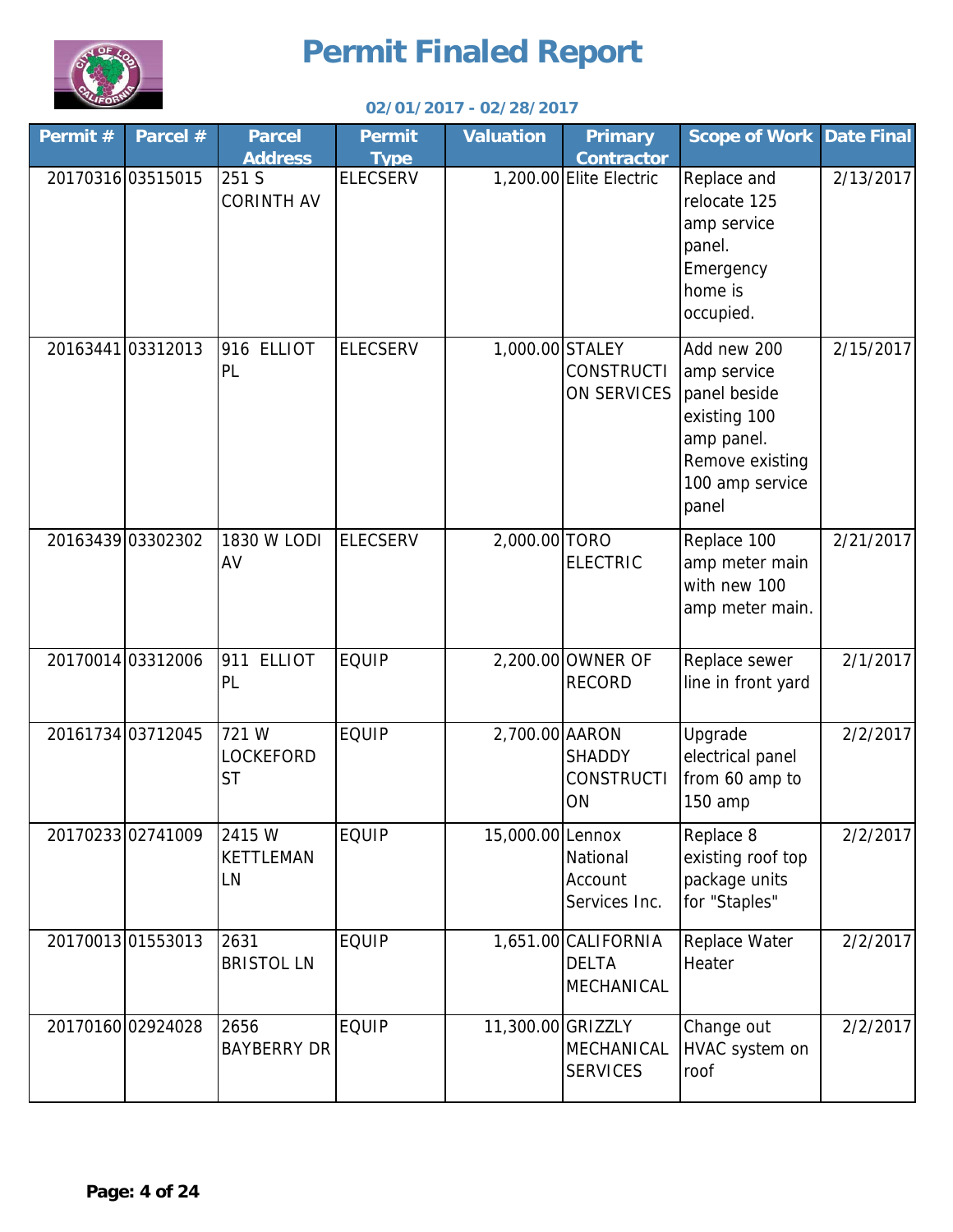

| Permit # | Parcel #          | <b>Parcel</b><br><b>Address</b> | <b>Permit</b><br><b>Type</b> | <b>Valuation</b> | <b>Primary</b><br><b>Contractor</b>                                                                    | <b>Scope of Work Date Final</b>                                                                                                                        |          |
|----------|-------------------|---------------------------------|------------------------------|------------------|--------------------------------------------------------------------------------------------------------|--------------------------------------------------------------------------------------------------------------------------------------------------------|----------|
|          | 20162179 05847030 | 1721<br><b>JAMESTOWN</b><br>DR  | <b>EQUIP</b>                 |                  | 8,250.00 GIDDENS<br><b>BROTHERS</b><br><b>INC</b>                                                      | HVAC changeout<br>split system                                                                                                                         | 2/2/2017 |
|          | 20162779 05848013 | <b>2209 S MILLS</b><br>AV       | <b>EQUIP</b>                 |                  | 4,413.00 GIDDENS<br><b>BROTHERS</b><br><b>INC</b>                                                      | Fireplace insert<br>install - use<br>existing 1/2" gas<br>hookup                                                                                       | 2/2/2017 |
|          | 20162096 05833053 | 1718 AMBER<br><b>LEAF WY</b>    | <b>EQUIP</b>                 |                  | 10,375.00 ALL AIR INC.<br><b>DBA ALL AIR</b><br><b>HEATING &amp;</b><br><b>AIR</b><br>CONDITIONIN<br>G | Replace existing<br><b>HVAC</b> split<br>system                                                                                                        | 2/6/2017 |
|          | 20143791 03729004 | 415 W OAK ST EQUIP              |                              |                  | 5,000.00 PROMAX<br><b>BUILDERS</b><br>INC DBA:<br><b>PROCRAFT</b><br><b>BUILDERS</b>                   | (2) service panel<br>upgrades from<br>fuses to 100<br>amp. Replace<br>existing wall<br>furnace to<br>25,000 BTU's.<br>located @ Main<br>house & Unit A | 2/7/2017 |
|          | 2017025803903003  | 1310W<br><b>TURNER RD</b>       | <b>EQUIP</b>                 |                  | 1,400.00 PHIL AND<br>PAUL'S<br><b>PLUMBING</b>                                                         | Replace Water<br>Heater in attic.                                                                                                                      | 2/7/2017 |
|          | 20170228 03707216 | 118 S<br><b>SUNSET DR</b>       | <b>EQUIP</b>                 |                  | 4,000.00 LAWSON'S<br>PLUMBING &<br><b>DRAIN</b><br>CLEANING                                            | Replace appx 40<br>LF sewer line in<br>backyard.                                                                                                       | 2/7/2017 |
|          | 20163082 04520326 | 523 S<br><b>SCHOOL ST</b>       | <b>EQUIP</b>                 | 4,500.00 TRUST   | <b>HEATING &amp;</b><br>AIR INC.                                                                       | Replace split<br>system same<br>location.                                                                                                              | 2/8/2017 |
|          | 2017028303114047  | 700<br><b>WINDSOR DR</b>        | <b>EQUIP</b>                 |                  | 1,600.00 LLTD INC.<br>DBA: MR.<br><b>ROOTER</b><br>PLUMBING                                            | Replace Water<br>Heater in small<br>cubby off of<br>kitchen                                                                                            | 2/9/2017 |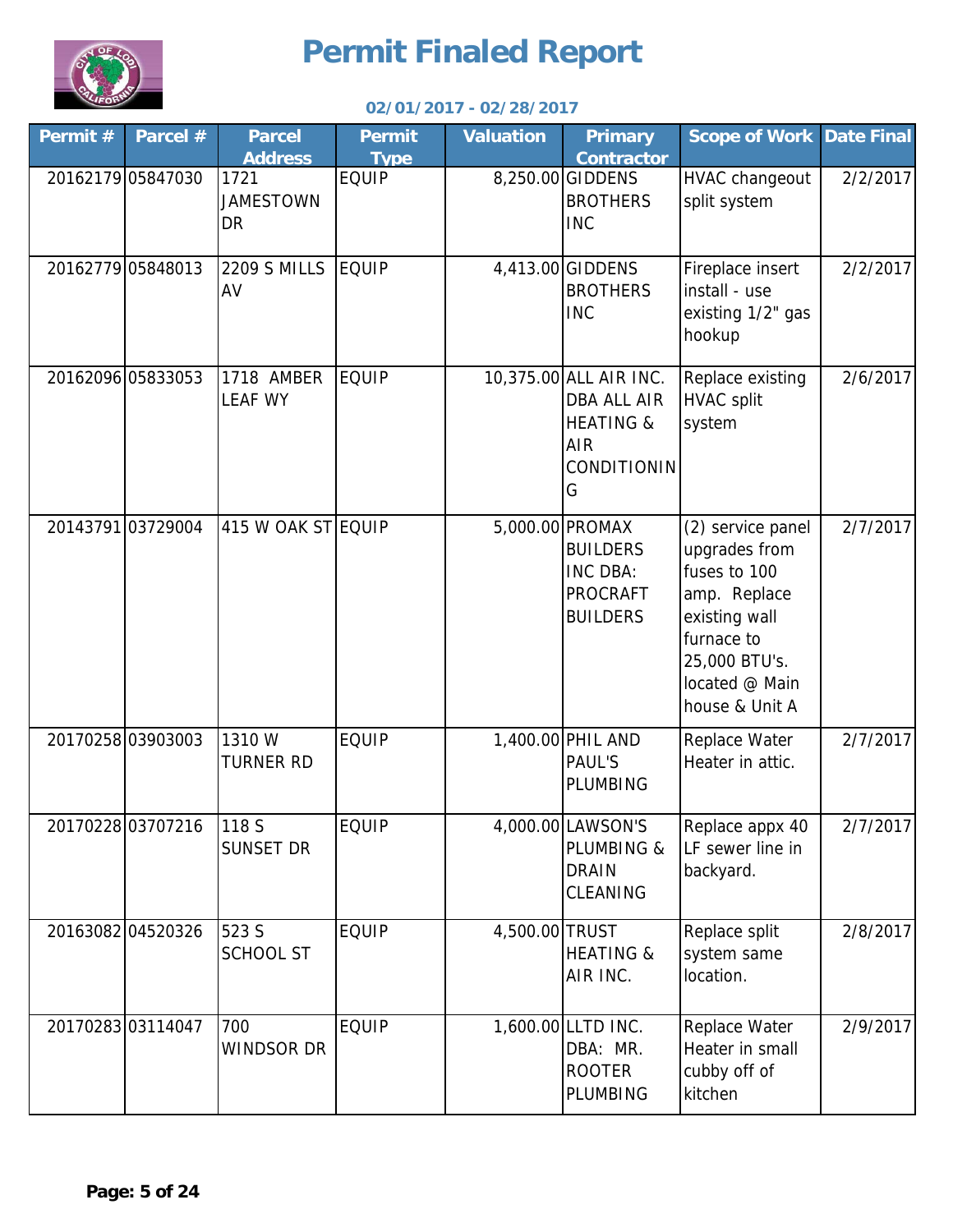

| Permit # | Parcel #          | <b>Parcel</b><br><b>Address</b>         | <b>Permit</b><br><b>Type</b> | <b>Valuation</b> | <b>Primary</b><br><b>Contractor</b>                                                                    | <b>Scope of Work</b>                                                                                         | <b>Date Final</b> |
|----------|-------------------|-----------------------------------------|------------------------------|------------------|--------------------------------------------------------------------------------------------------------|--------------------------------------------------------------------------------------------------------------|-------------------|
|          | 20170006 03512308 | 1812W<br><b>SANTA YNEZ</b><br><b>DR</b> | <b>EQUIP</b>                 | 1,500.00 ASAP    | <b>ELECTRIC</b>                                                                                        | Replace 100amp<br>service panel<br>with 100 amp.<br>New location                                             | 2/9/2017          |
|          | 20170087 02923061 | <b>2620 PARK</b><br><b>WEST DR</b>      | <b>EQUIP</b>                 |                  | 15,000.00 ALL AIR INC.<br><b>DBA ALL AIR</b><br><b>HEATING &amp;</b><br><b>AIR</b><br>CONDITIONIN<br>G | <b>HVAC Change</b><br>out package unit<br>like for like                                                      | 2/10/2017         |
|          | 20170032 06233023 | 1623<br><b>COVENTRY</b><br><b>WY</b>    | <b>EQUIP</b>                 |                  | 6,000.00 RUSSO'S<br><b>HEATING &amp;</b><br><b>AIR</b><br><b>G COMPANY</b>                             | Remove old<br>21/2 ton gas pak<br>unit & install<br>CONDITIONIN new RUUD 21/2<br>ton gas pak unit<br>on roof | 2/10/2017         |
|          | 20170038 06031009 | 1744<br><b>BURGUNDY</b><br><b>DR</b>    | <b>EQUIP</b>                 |                  | 6,800.00 LEONARD<br><b>HEATING &amp;</b><br><b>AIR</b><br>CONDITIONIN coil.<br>G                       | Remove and<br>replace A/C<br>furnace and A/C                                                                 | 2/10/2017         |
|          | 20162791 03524040 | 1624<br><b>MARIPOSA</b><br><b>WY</b>    | <b>EQUIP</b>                 | 7,800.00 B & W   | MECHANICAL<br><b>INC</b>                                                                               | Replace existing<br>rooftop unit. like<br>for like.                                                          | 2/10/2017         |
|          | 20162998 02955017 | 3041<br><b>LOMBARD ST</b>               | <b>EQUIP</b>                 |                  | 1,000.00 ROBERT L<br><b>JACKSON</b>                                                                    | <b>Extend existing</b><br>gas and electric<br>appx 30LF to<br>new BBQ.                                       | 2/10/2017         |
|          | 2016259804744007  | 832 LLOYD<br><b>ST</b>                  | <b>EQUIP</b>                 |                  | 1,851.00 C S S OF<br>CALIFORNIA                                                                        | Panel upgrade<br>from 100 amp to<br>125 amp.                                                                 | 2/14/2017         |
|          | 20163054 03703015 | 211 N<br><b>ORANGE AV</b>               | <b>EQUIP</b>                 |                  | 5,500.00 AIR PLUS<br>MECHANICAL                                                                        | Replace HVAC<br>package system<br>on roof like for<br>like                                                   | 2/14/2017         |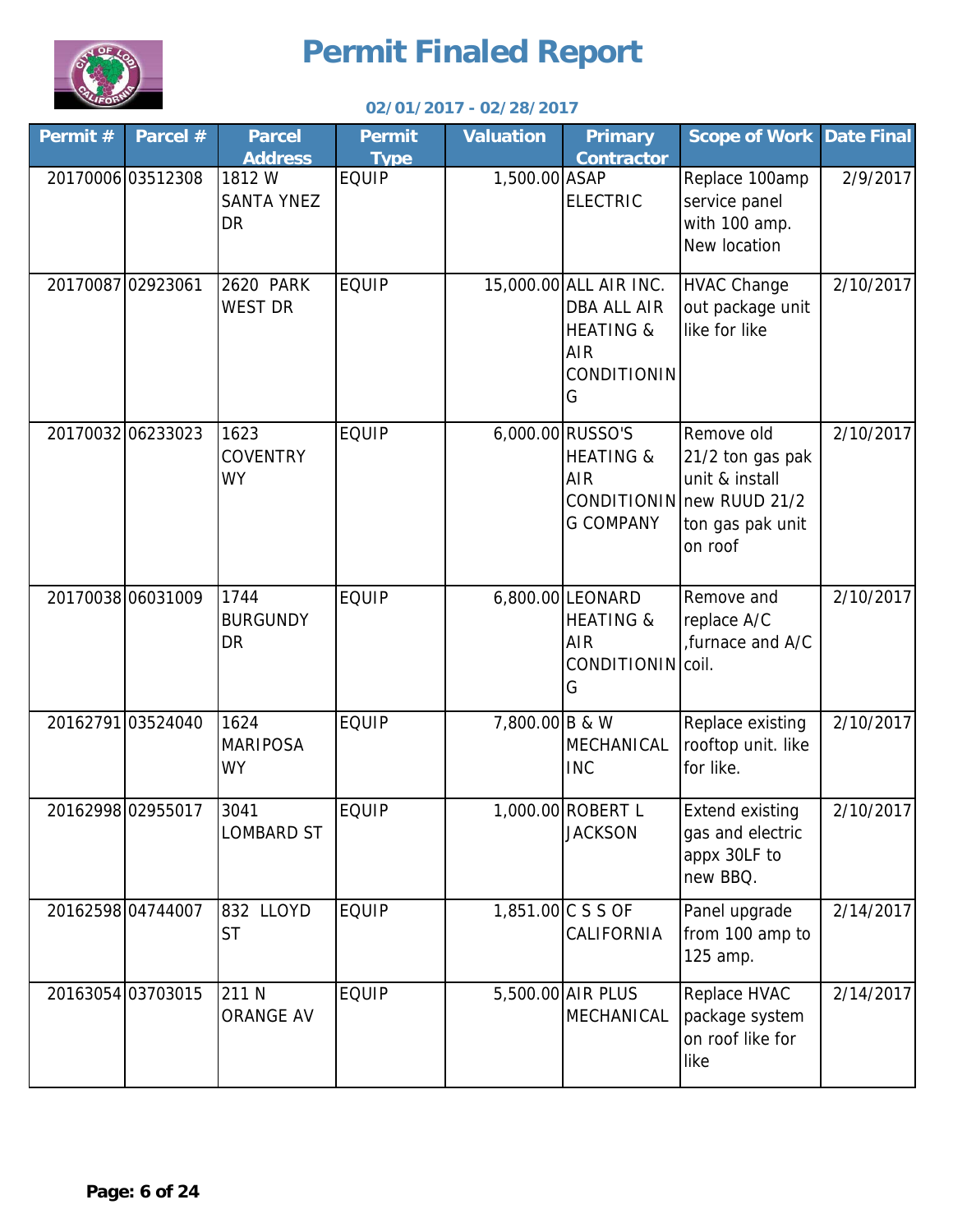

| Permit $#$ | Parcel #          | <b>Parcel</b><br><b>Address</b>     | <b>Permit</b><br><b>Type</b> | <b>Valuation</b> | <b>Primary</b><br><b>Contractor</b>                                                                   | <b>Scope of Work Date Final</b>                                                                                                      |           |
|------------|-------------------|-------------------------------------|------------------------------|------------------|-------------------------------------------------------------------------------------------------------|--------------------------------------------------------------------------------------------------------------------------------------|-----------|
|            | 20170262 04511035 | <b>421 W VINE</b><br><b>ST</b>      | <b>EQUIP</b>                 |                  | 9,350.00 ALL AIR INC.<br><b>DBA ALL AIR</b><br><b>HEATING &amp;</b><br><b>AIR</b><br>CONDITIONIN<br>G | Replace HVAC<br>split system                                                                                                         | 2/14/2017 |
|            | 2017022203525425  | <b>4 N CORINTH</b><br>AV            | <b>EQUIP</b>                 | 6,800.00 TOKAY   | <b>HEATING</b><br><b>AND AIR</b><br>CONDITIONIN                                                       | Replace existing<br>package unit on<br>the roof.                                                                                     | 2/15/2017 |
|            | 20152764 04742011 | 920 S<br><b>CHEROKEE LN</b>         | <b>EQUIP</b>                 |                  | 100.00 OWNER OF<br><b>RECORD</b>                                                                      | Suite "K" "Comic<br>Grapevine"<br>Replace gas<br>meter                                                                               | 2/16/2017 |
|            | 20163008 03313009 | 925 TARA PL                         | <b>EQUIP</b>                 |                  | 8,844.00 ALL AIR INC.<br>DBA: ALL<br><b>AIR HEATING</b><br>& AIR<br>CONDITIONIN<br>G                  | Chenge out<br><b>HVAC split</b><br>system unit like<br>for like                                                                      | 2/16/2017 |
|            | 20163449 06227011 | 163<br>MULBERRY CI                  | <b>EQUIP</b>                 | 11,760.00 BELL   | <b>BROTHER'S</b><br><b>HEATING</b><br>AND AIR INC.                                                    | Replace package<br>unit on roof.<br>Like for like.                                                                                   | 2/16/2017 |
|            | 20170135 05849019 | 1939<br><b>WYNDHAM</b><br><b>WY</b> | <b>EQUIP</b>                 | 15,196.00 BELL   | <b>BROTHER'S</b><br><b>HEATING</b><br>AND AIR INC.                                                    | <b>HVAC</b> change<br>out split system                                                                                               | 2/16/2017 |
|            | 20170146 04523017 | 608 S<br><b>SCHOOL ST</b>           | <b>EQUIP</b>                 | 11,775.00 TOKAY  | <b>HEATING</b><br><b>AND AIR</b><br>G                                                                 | Replace existing<br>furnace in<br>basement,<br>CONDITIONIN replace existing<br>AC on ground.<br>Replace existing<br>ducting with R-8 | 2/16/2017 |
|            | 20170209 06226014 | 2520 S<br><b>BANYAN DR</b>          | <b>EQUIP</b>                 |                  | 6,100.00 GIDDENS<br><b>BROTHERS</b><br><b>INC</b>                                                     | HVAC changeout<br>on roof.                                                                                                           | 2/21/2017 |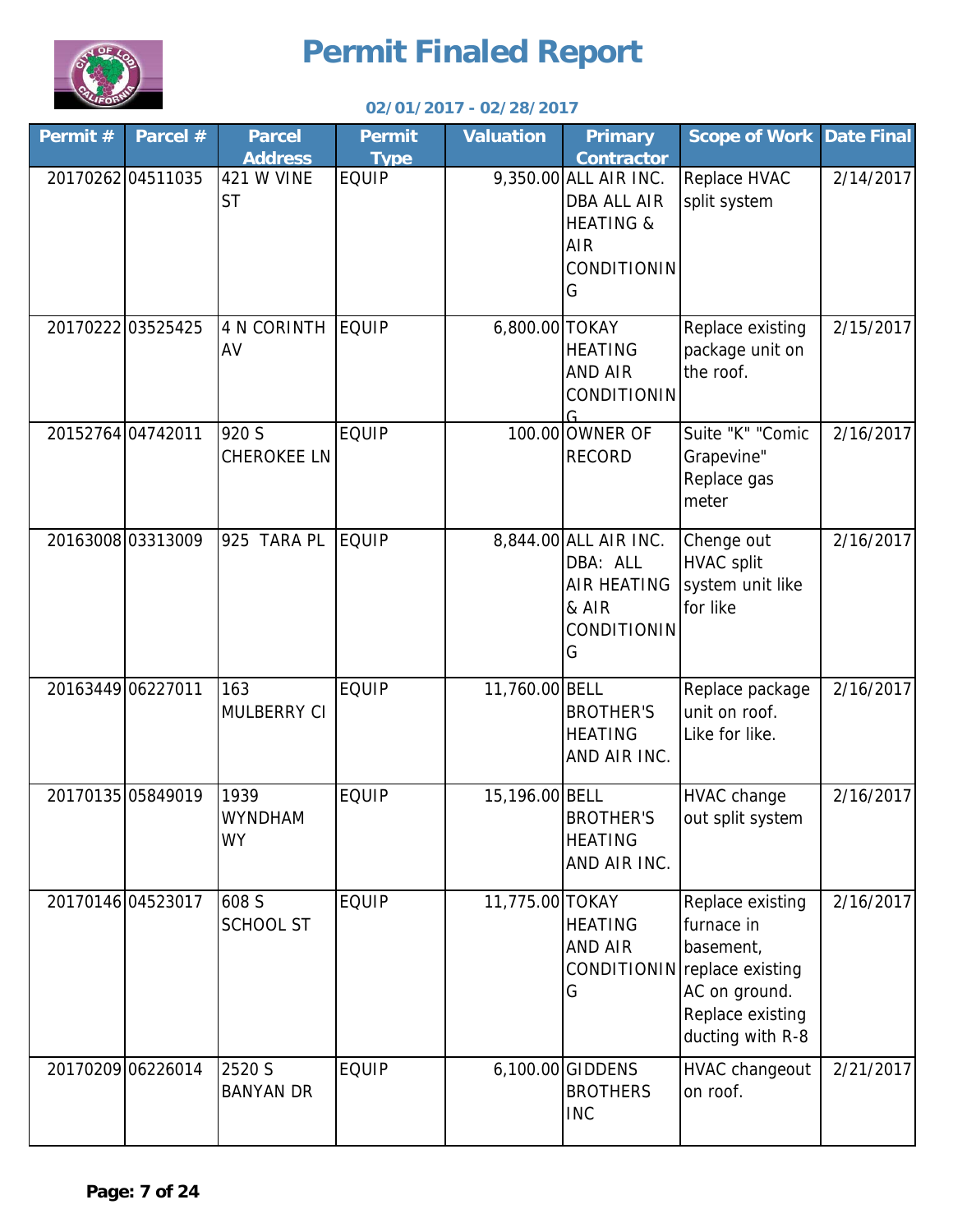

| Permit # | Parcel #          | <b>Parcel</b><br><b>Address</b>       | <b>Permit</b><br><b>Type</b> | <b>Valuation</b> | <b>Primary</b><br><b>Contractor</b>                                                                          | <b>Scope of Work Date Final</b>                                                                                                       |           |
|----------|-------------------|---------------------------------------|------------------------------|------------------|--------------------------------------------------------------------------------------------------------------|---------------------------------------------------------------------------------------------------------------------------------------|-----------|
|          | 2016264802956032  | 3055<br><b>RADIANCE ST</b>            | <b>EQUIP</b>                 |                  | 2,000.00 ROBERT L<br><b>JACKSON</b>                                                                          | Install Fire pit<br>and water<br>feature                                                                                              | 2/21/2017 |
|          | 20161874 03334013 | <b>801 S HAM</b><br>UNIT 2D LN        | <b>EQUIP</b>                 |                  | 11,483.00 ALL AIR INC.<br>DBA: ALL<br><b>AIR HEATING</b><br>& AIR<br>CONDITIONIN for like<br>G               | Comm Bldg.<br>Suite L - HVAC<br>package unit<br>change out like                                                                       | 2/21/2017 |
|          | 20162218 05854004 | 2481<br><b>PINKERTON</b><br><b>WY</b> | <b>EQUIP</b>                 | 3,300.00 HOYT    | MECHANICAL                                                                                                   | Change out of<br>2.5 ton<br>condenser &<br>evaporator coil<br>only for upstairs<br>unit. 30,000<br><b>BTU</b> condenser<br>on ground. | 2/22/2017 |
|          | 2016290504144011  | 241 RIVER<br>OAKS DR                  | <b>EQUIP</b>                 |                  | 8,552.00 BAILEY'S<br><b>HEATING &amp;</b><br>AIR INC.                                                        | Replace existing<br>downstairs<br><b>HVAC</b> system                                                                                  | 2/22/2017 |
|          | 20170031 01547016 | 2400 EILERS<br>#1707 LN               | EQUIP                        |                  | 6,000.00 RUSSO'S<br><b>HEATING &amp;</b><br><b>AIR</b><br>CONDITIONIN unit & install<br><b>G COMPANY</b>     | Unit #1707-<br>Remove old<br>21/2 ton gas pak<br>new Coleman<br>21/2 ton gas pak<br>unit                                              | 2/22/2017 |
|          | 20170120 01549012 | 2400 EILERS<br>#1502 LN               | <b>EQUIP</b>                 |                  | 480.00 OWNER OF<br><b>RECORD</b>                                                                             | Unit #1502 -<br>Replace Water<br>Heater                                                                                               | 2/22/2017 |
|          | 20170318 04505015 | 708 S<br><b>HUTCHINS ST</b>           | <b>EQUIP</b>                 |                  | 8,433.00 ALL AIR INC.<br><b>DBA ALL AIR</b><br><b>HEATING &amp;</b><br><b>AIR</b><br><b>CONDITIONIN</b><br>G | Change out split<br>system like for<br>like.                                                                                          | 2/22/2017 |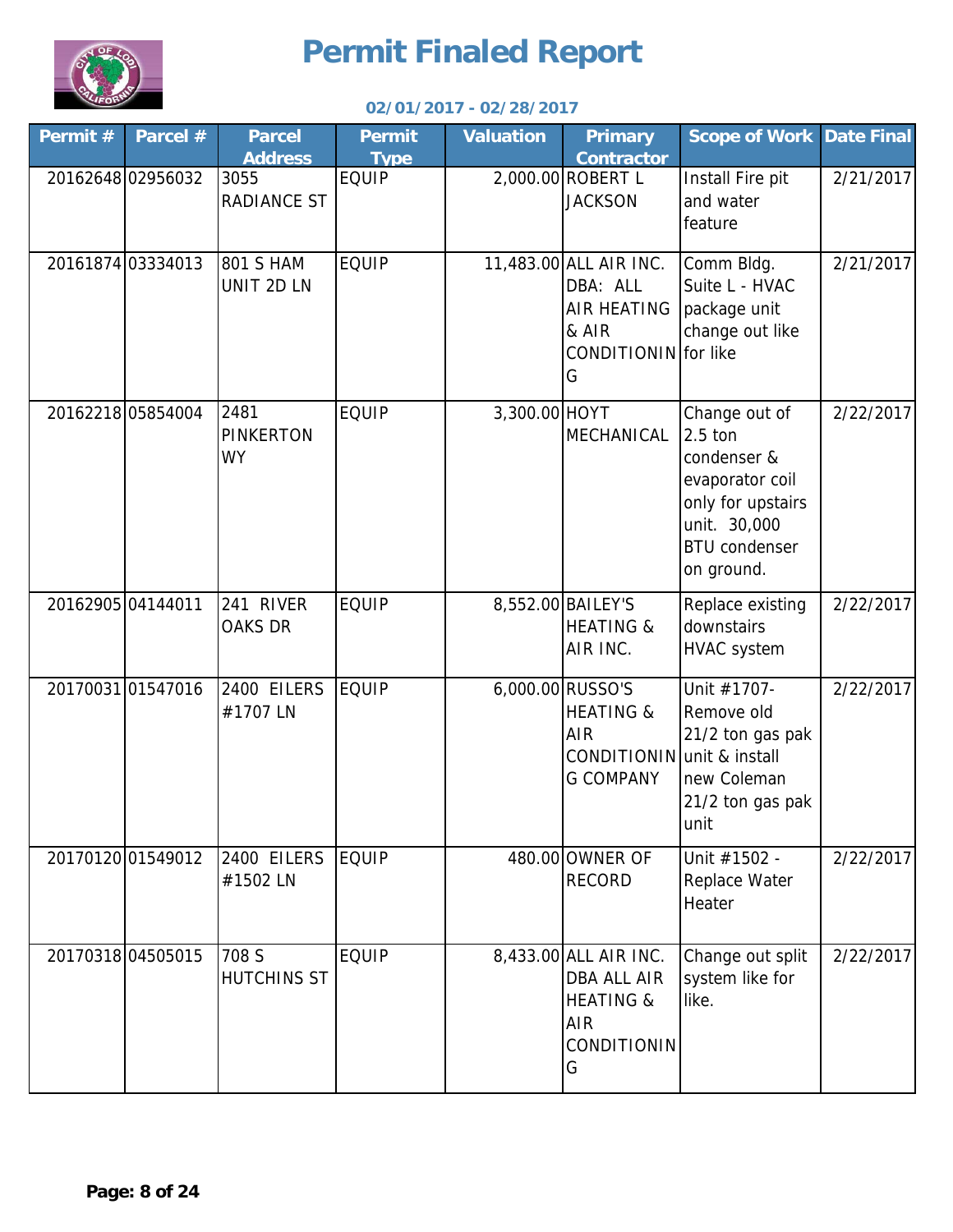

| Permit# | Parcel #          | <b>Parcel</b><br><b>Address</b>        | <b>Permit</b><br><b>Type</b> | <b>Valuation</b> | <b>Primary</b><br><b>Contractor</b>                                                        | <b>Scope of Work</b>                                                                                        | <b>Date Final</b> |
|---------|-------------------|----------------------------------------|------------------------------|------------------|--------------------------------------------------------------------------------------------|-------------------------------------------------------------------------------------------------------------|-------------------|
|         | 20170307 02917003 | 2333<br><b>ARVILLA CT</b>              | <b>EQUIP</b>                 | 6,800.00 BAKERS  | <b>HEATING &amp;</b><br><b>AIR</b>                                                         | <b>Duplex Located</b><br>at 2335 Arvilla<br>Ct. Replace<br>existing HVAC<br>package unit on<br>roof         | 2/22/2017         |
|         | 20170230 03716006 | <b>14 S AVENA</b><br>AV                | <b>EQUIP</b>                 |                  | 1,500.00 OWNER OF<br><b>RECORD</b>                                                         | <b>Duplex Located</b><br>at 16 S Avena:<br>Replace Water<br>Heater in closet.                               | 2/22/2017         |
|         | 20170217 04305003 | <b>221 W LODI</b><br>AV                | <b>EQUIP</b>                 |                  | 8,000.00 ALL AIR INC.<br>DBA: ALL<br><b>AIR HEATING</b><br>& AIR<br>CONDITIONIN like.<br>G | "Lodi House"<br>Change out<br>package unit on<br>roof. Like for                                             | 2/22/2017         |
|         | 2017007803313027  | 918 TARA PL                            | <b>EQUIP</b>                 | 5,400.00 GARY A  | <b>EDWARDS</b>                                                                             | Relocate sink<br>faucet from<br>backsplash to<br>sink in cabinet &<br>relocate<br>microwave<br>outlet up 6" | 2/23/2017         |
|         | 20163399 06224010 | 2326 S<br><b>ALPINE DR</b>             | <b>EQUIP</b>                 | 16,022.00 BELL   | <b>BROTHER'S</b><br><b>HEATING</b><br>AND AIR INC.                                         | Split HVAC<br>change out                                                                                    | 2/23/2017         |
|         | 20163029 02735017 | 1150<br><b>VIENNA DR</b>               | <b>EQUIP</b>                 |                  | 4,889.00 GIDDENS<br><b>BROTHERS</b><br><b>INC</b>                                          | Install fireplace<br>insert using<br>existing 1/2" gas<br>line.                                             | 2/23/2017         |
|         | 20163414 03710010 | 920 W<br><b>LOCKEFORD</b><br><b>ST</b> | <b>EQUIP</b>                 | 9,700.00 SCOTT   | LOVOTTI                                                                                    | Change out<br><b>HVAC split</b><br>system. Replace<br>ductwork                                              | 2/24/2017         |
|         | 20162780 02720042 | 2033 W VINE<br><b>ST</b>               | <b>EQUIP</b>                 |                  | 3,010.00 Eastwood Air                                                                      | Replace HVAC<br>package unit like<br>for like                                                               | 2/24/2017         |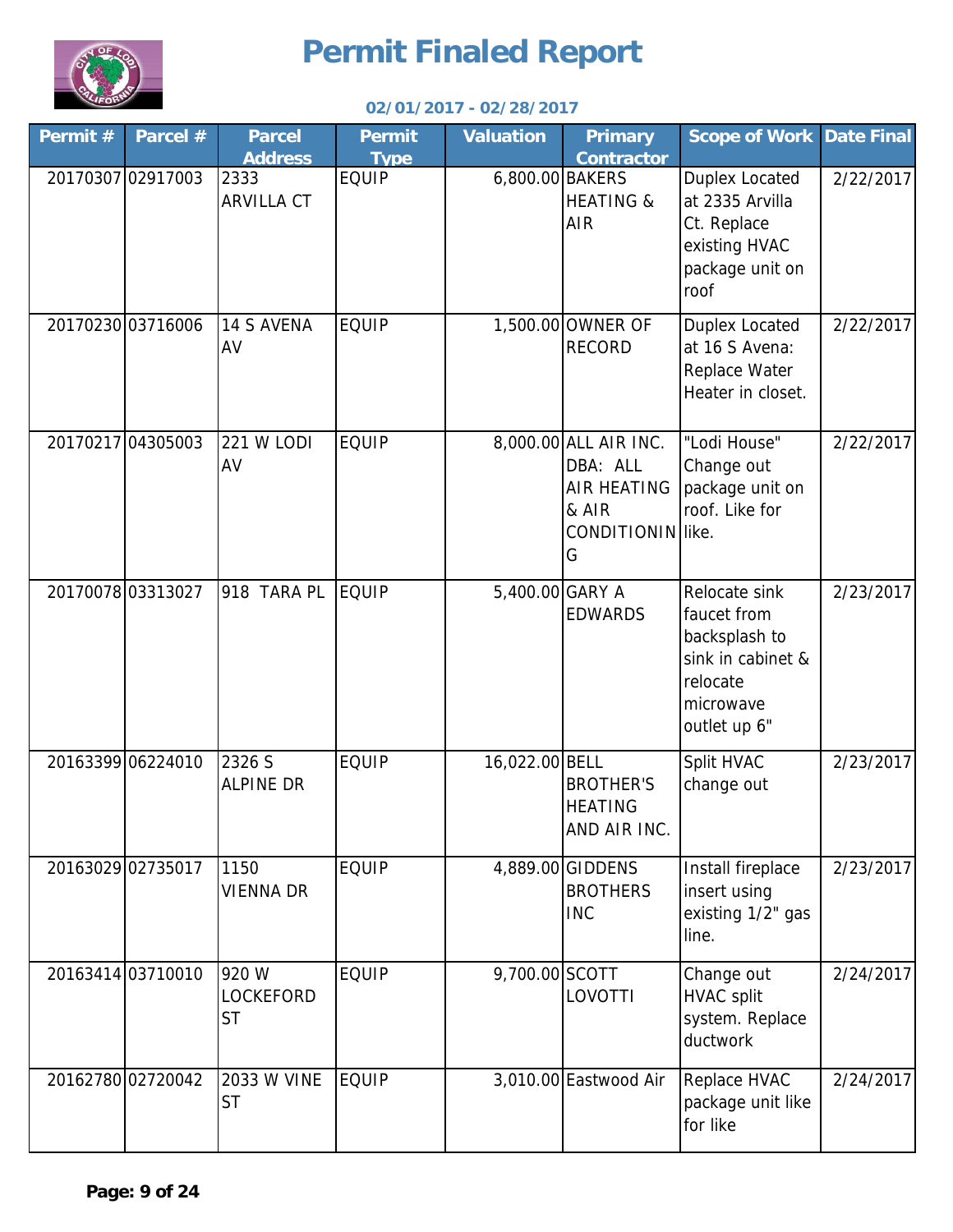

| Permit # | Parcel #          | <b>Parcel</b><br><b>Address</b>     | <b>Permit</b><br><b>Type</b> | <b>Valuation</b> | <b>Primary</b><br><b>Contractor</b>                              | <b>Scope of Work</b>                                                                | <b>Date Final</b> |
|----------|-------------------|-------------------------------------|------------------------------|------------------|------------------------------------------------------------------|-------------------------------------------------------------------------------------|-------------------|
|          | 20170012 04510024 | 1014 S LEE AV EQUIP                 |                              | 1,100.00 ABC     | <b>PLUMBING</b><br>HEATING &<br><b>AIR</b><br><b>CONDITIONIN</b> | Install new gas<br>line for range<br>appx 21 LF                                     | 2/24/2017         |
|          | 20163231 03302603 | 410<br><b>VIRGINIA AV</b>           | <b>EQUIP</b>                 |                  | 1,500.00 Westhaven<br>Inc.                                       | Replace panel<br>from 100 amp to<br>100amp. New<br>location.                        | 2/24/2017         |
|          | 20170198 03118104 | 613 RIBIER<br>AV                    | <b>EQUIP</b>                 |                  | 6,150.00 GIDDENS<br><b>BROTHERS</b><br><b>INC</b>                | <b>HVAC changeout</b><br>package unit on<br>roof                                    | 2/24/2017         |
|          | 20170206 03315030 | 820<br><b>EHRHARDT</b><br><b>DR</b> | <b>EQUIP</b>                 | 12,950.00 TOKAY  | <b>HEATING</b><br><b>AND AIR</b><br>CONDITIONIN outside and<br>G | Replace existing<br>split system on<br>ground AC<br>furnace inside in<br>a closet.  | 2/24/2017         |
|          | 20170393 05816082 | 1910 W<br><b>KETTLEMAN</b><br>LN    | <b>EQUIP</b>                 |                  | 3,500.00 GRAVES 7<br>INC.                                        | Replace existing<br>inch and a half<br>water pipe from<br>back flow to<br>building. | 2/24/2017         |
|          | 20170394 06247027 | 2110<br>Jayhawk Dr                  | <b>EQUIP</b>                 |                  | 600.00 OWNER OF<br><b>RECORD</b>                                 | Replace Water<br>Heater in garage                                                   | 2/28/2017         |
|          | 20170396 03537008 | 139 S<br>WELLINGTON<br><b>WY</b>    | <b>EQUIP</b>                 |                  | 850.00 ABILITY<br><b>ACCESS</b><br>PLUMBING &<br><b>ROOTER</b>   | Replace Water<br>Heater in the<br>garage.                                           | 2/28/2017         |
|          | 20170345 04739012 | 429<br><b>MISSION ST</b>            | <b>EQUIP</b>                 | 7,000.00 BAKERS  | <b>HEATING &amp;</b><br><b>AIR</b>                               | Remove &<br>replace existing<br><b>HVAC</b> package<br>unit on roof                 | 2/28/2017         |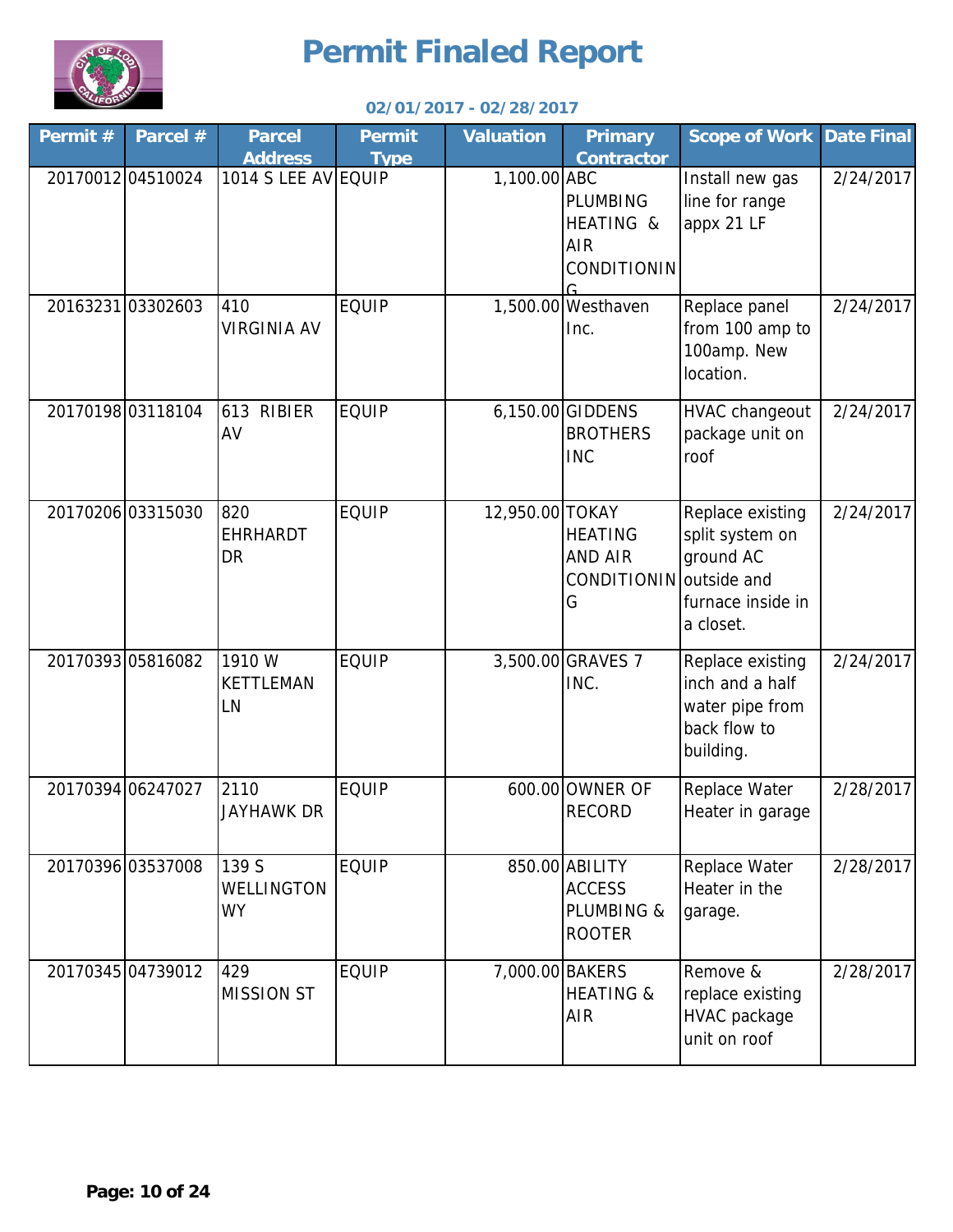

| Permit # | Parcel #          | <b>Parcel</b><br><b>Address</b> | <b>Permit</b><br><b>Type</b> | <b>Valuation</b> | <b>Primary</b><br><b>Contractor</b>                             | <b>Scope of Work Date Final</b>                                                                    |           |
|----------|-------------------|---------------------------------|------------------------------|------------------|-----------------------------------------------------------------|----------------------------------------------------------------------------------------------------|-----------|
|          | 20170374 05837008 | 2225<br>CHAPARRAL<br><b>CT</b>  | <b>EQUIP</b>                 | 10,000.00 H L D  | <b>CONTRUCTIO</b><br>N INC.                                     | <b>HVAC split</b><br>system<br>replacement<br>(garage<br>backyard)                                 | 2/28/2017 |
|          | 20161256 02955014 | 3065<br><b>LOMBARD ST</b>       | <b>FIRE</b>                  |                  | 0.00 Barsotti's Fire<br>Protection                              | <b>Fire Sprinklers</b><br>for new single<br>family dwelling<br><b>MP401</b>                        | 2/1/2017  |
|          | 20162317 03107045 | 999 S<br><b>FAIRMONT AV</b>     | <b>FIRE</b>                  |                  | 0.00 CEN CAL<br><b>FIRE</b><br><b>SYSTEMS INC</b>               | "HT Family<br>Physicians<br>Office" Fire<br>Sprinklers TI                                          | 2/2/2017  |
|          | 2017018305857069  | 2570<br><b>LEGACY WY</b>        | <b>FIRE</b>                  |                  | 0.00 ABE FIRE<br><b>PROTECTION</b>                              | <b>Install Fire</b><br>Sprinkler System<br>in Apartment<br>and garage.                             | 2/9/2017  |
|          | 2016140105857071  | 2536<br><b>LEGACY WY</b>        | <b>FIRE</b>                  |                  | 0.00 VICTORY<br><b>FIRE</b><br>INC.                             | <b>Automatic Fire</b><br>Sprinkler System<br>PROTECTION, for new Single-<br><b>Family Dwelling</b> | 2/10/2017 |
|          | 20170300 04931051 | 1333 E<br>KETTLEMAN<br>LN       | <b>FIRE</b>                  |                  | 0.00 ABE FIRE<br><b>PROTECTION</b>                              | Plug off (4) fire<br>sprinkler drops -<br>"Calturas"                                               | 2/10/2017 |
|          | 20161562 02953016 | 2657<br><b>BUTTERCUP</b><br>DR  | <b>FIRE</b>                  |                  | 0.00 Barsotti's Fire<br>Protection                              | Fire Sprinklers in<br>New Single<br><b>Family Dwelling</b><br>MP102                                | 2/13/2017 |
|          | 20161849 05858064 | 2519 CANAL<br><b>DR</b>         | <b>FIRE</b>                  |                  | 0.00 FOOTHILL<br><b>FIRE</b><br><b>PROTECTION</b><br><b>INC</b> | <b>Fire Sprinklers</b><br>for New Single<br><b>Family Dwelling</b>                                 | 2/13/2017 |
|          | 20161152 02953031 | 2646<br><b>TIFFANY ST</b>       | <b>FIRE</b>                  |                  | 0.00 Barsotti's Fire<br>Protection                              | <b>Fire Sprinklers</b><br>for New Single<br><b>Family Dwelling</b><br>MP102                        | 2/15/2017 |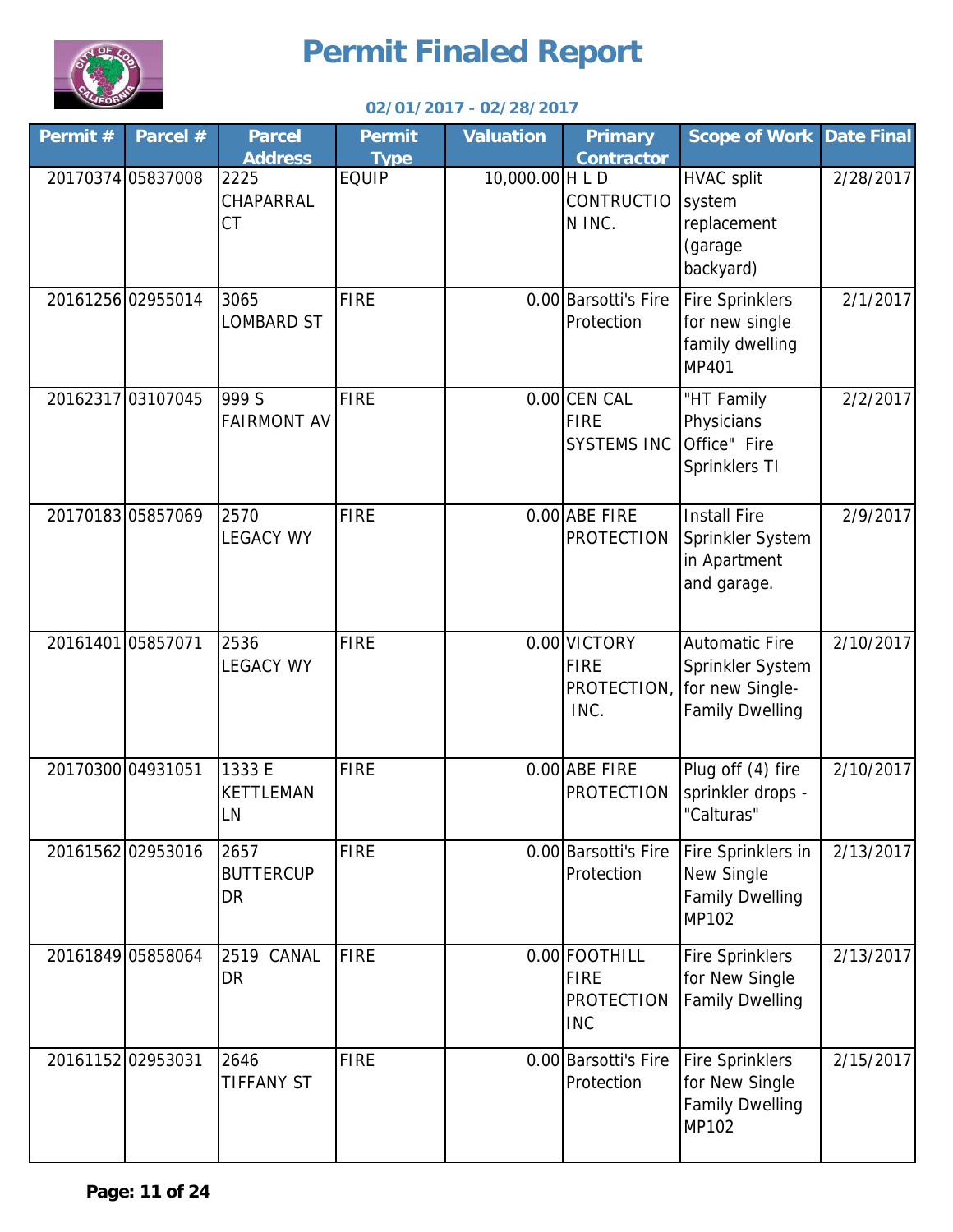

| Permit # | Parcel #          | <b>Parcel</b><br><b>Address</b>       | <b>Permit</b><br><b>Type</b> | <b>Valuation</b> | <b>Primary</b><br><b>Contractor</b> | <b>Scope of Work Date Final</b>                                                              |           |
|----------|-------------------|---------------------------------------|------------------------------|------------------|-------------------------------------|----------------------------------------------------------------------------------------------|-----------|
|          | 2016156102953017  | 2665<br><b>BUTTERCUP</b><br><b>DR</b> | <b>FIRE</b>                  |                  | 0.00 Barsotti's Fire<br>Protection  | Fire Sprinklers in<br>New Single<br><b>Family Dwelling</b><br>MP102                          | 2/16/2017 |
|          | 20161252 02955027 | 144<br>HEIRLOOM AV                    | <b>FIRE</b>                  |                  | 0.00 Barsotti's Fire<br>Protection  | <b>Fire Sprinklers</b><br>for New Single<br>family dwelling<br><b>MP401</b>                  | 2/16/2017 |
|          | 2017036304931051  | 1333 E<br><b>KETTLEMAN</b><br>LN      | <b>FIRE</b>                  |                  | 0.00 ABE FIRE<br><b>PROTECTION</b>  | Add (2) sprinkler<br>heads in cooler<br>box - Calturas                                       | 2/21/2017 |
|          | 20161976 05867024 | 112 MERTON<br><b>WY</b>               | <b>FIRE</b>                  |                  | 0.00 THORPE<br><b>DESIGN</b>        | <b>Fire Sprinklers</b><br>for New Single<br><b>Family Dwelling</b><br>MP <sub>2</sub>        | 2/22/2017 |
|          | 20161930 05867044 | 102<br>LEBARON<br><b>BLVD</b>         | <b>FIRE</b>                  |                  | 0.00 THORPE<br><b>DESIGN</b>        | Fire Sprinklers in<br>New Single<br>Family Dwelling.<br>MP <sub>2</sub>                      | 2/22/2017 |
|          | 2016115302953029  | 2658<br><b>TIFFANY ST</b>             | <b>FIRE</b>                  |                  | 0.00 Barsotti's Fire<br>Protection  | <b>Fire Sprinklers</b><br>for New Single<br><b>Family Dwelling</b><br>MP101                  | 2/24/2017 |
|          | 20162250 05867014 | 125 MERTON FIRE<br><b>WY</b>          |                              |                  | 0.00 THORPE<br><b>DESIGN</b>        | <b>Fire Sprinklers</b><br>for New Single<br><b>Family Dwelling</b><br>MP3                    | 2/27/2017 |
|          | 2016188802953030  | 2652<br><b>TIFFANY ST</b>             | <b>FIRE</b>                  |                  | 0.00 Barsotti's Fire<br>Protection  | <b>Install Fire</b><br>Sprinklers in<br><b>New Single</b><br><b>Family Dwelling</b><br>MP102 | 2/28/2017 |
|          | 20161871 02956024 | 3024<br><b>ARTISTRY ST</b>            | <b>FIRE</b>                  |                  | 0.00 Barsotti's Fire<br>Protection  | Fire Sprinklers in<br>New Single<br><b>Family Dwelling</b><br>MP203                          | 2/28/2017 |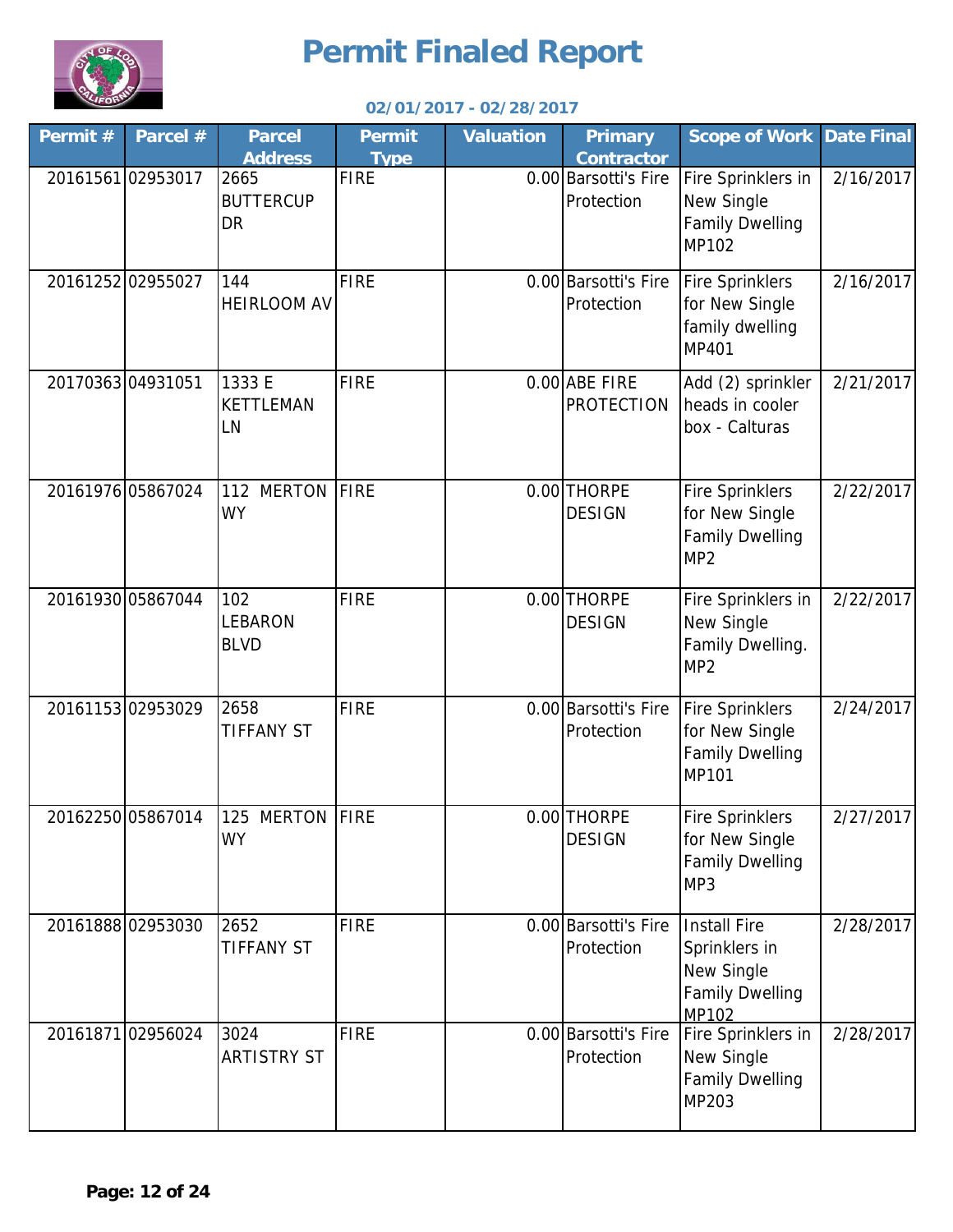

| Permit# | Parcel #          | <b>Parcel</b><br><b>Address</b> | <b>Permit</b><br><b>Type</b> | <b>Valuation</b>   | <b>Primary</b><br><b>Contractor</b>        | <b>Scope of Work Date Final</b>                                                                                                                               |           |
|---------|-------------------|---------------------------------|------------------------------|--------------------|--------------------------------------------|---------------------------------------------------------------------------------------------------------------------------------------------------------------|-----------|
|         | 20163050 03103036 | <b>1127 S MILLS</b><br>AV       | <b>IPV</b>                   | 17,000.00 NEXUS    | <b>ENERGY</b><br><b>SYSTEMS INC</b>        | Install 3.7 kW<br>Roof Mount PV<br>system                                                                                                                     | 2/8/2017  |
|         | 2016250104744007  | 832 LLOYD<br><b>ST</b>          | PV                           | 26,500.00 C S S OF | <b>CALIFORNIA</b>                          | Install 4.3 kW<br>Roof Mount PV<br>system. Service<br>Panel upgrade<br>on Permit<br>#20162598.                                                                | 2/14/2017 |
|         | 20170039 04314003 | 508 E OAK ST PV                 |                              | 12,000.00 NEXUS    | <b>ENERGY</b><br>SYSTEMS INC   system comp | Located at 510 E<br>Oak St Install PV<br>roof mount<br>3.0KW, 12<br>modules, 12<br>inverters (refer<br>to permit<br>20163049 for<br>EUD comments)             | 2/16/2017 |
|         | 2016166302741004  | 2245<br><b>TIENDA DR</b>        | PV                           |                    | 402,000.00 SUN LIGHT &<br><b>POWER</b>     | $@$ Building $#1$ .<br>Install (338)<br>solar modules &<br>$(14)$ solar<br>inverters on<br>roof. Mini micro<br>inverter system<br><b>Q6KW</b>                 | 2/24/2017 |
|         | 20161664 02741004 | 2245<br><b>TIENDA DR</b>        | PV                           |                    | 276,000.00 SUN LIGHT &<br><b>POWER</b>     | Tienda Senior<br>Housing, Bldg<br>#2. Install (232)<br>solar modules<br>and (11) solar<br>inverters on<br>roof. Mini/micro<br>inverter system.<br><b>66KW</b> | 2/24/2017 |
|         | 20162429 03302603 | 410<br><b>VIRGINIA AV</b>       | PV                           |                    | 29,235.00 Westhaven<br>Inc.                | Install 8.97 kW<br>Roof nount PV<br>system. Service<br>panel upgrade<br>on separate<br>permit.                                                                | 2/24/2017 |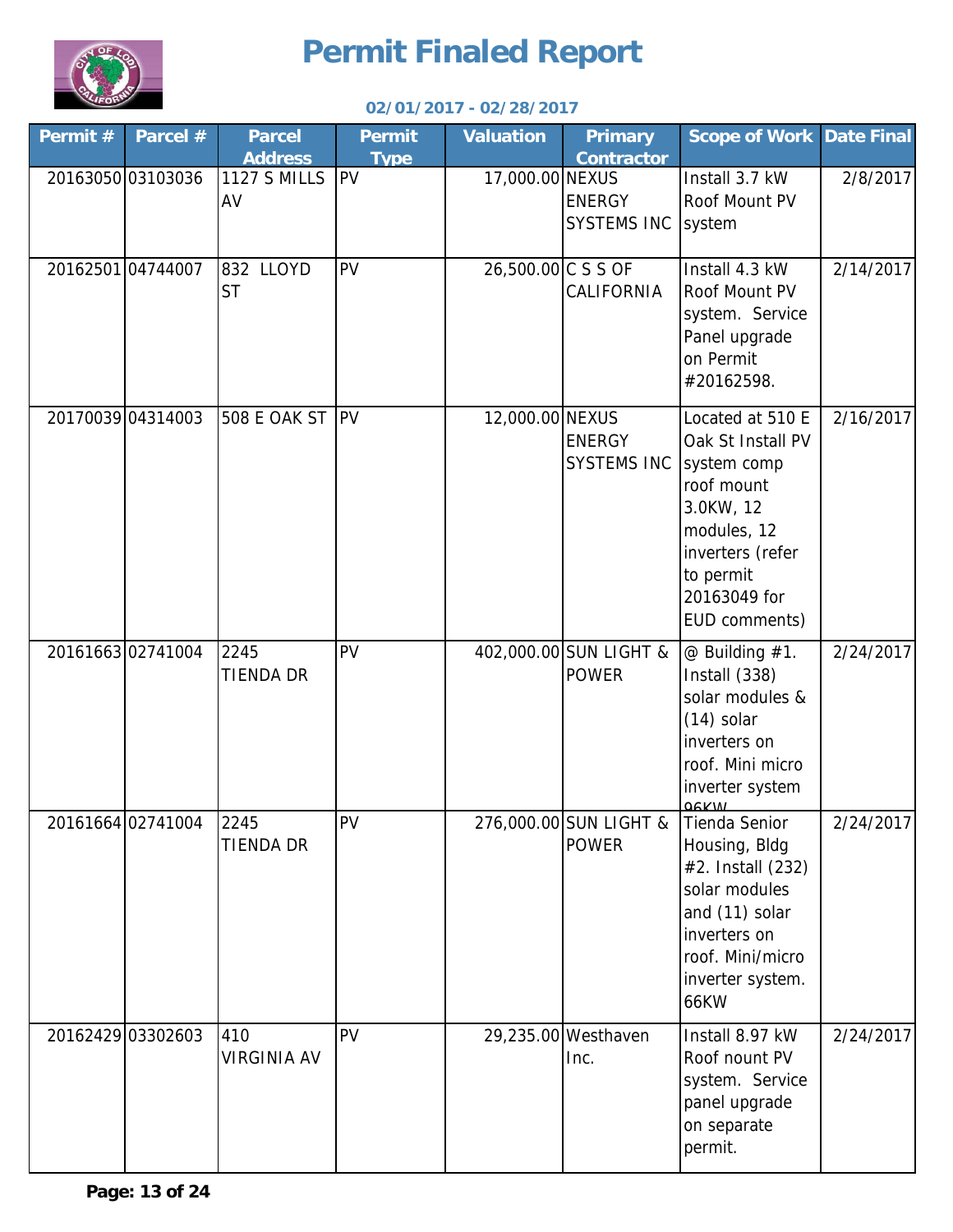

| Permit # | Parcel #          | <b>Parcel</b><br><b>Address</b>       | <b>Permit</b><br><b>Type</b> | <b>Valuation</b> | <b>Primary</b><br><b>Contractor</b>          | <b>Scope of Work</b>                                                                                                                  | Date Final |
|----------|-------------------|---------------------------------------|------------------------------|------------------|----------------------------------------------|---------------------------------------------------------------------------------------------------------------------------------------|------------|
|          | 20163284 06241032 | 2444<br>MAGGIO CI                     | PV                           |                  | 101,500.00 Fusion Power<br>Design, LLC       | "Artistic Stone<br>Works" Install<br>roof mount PV<br>system                                                                          | 2/24/2017  |
|          | 20163096 04311419 | 429 E PINE ST REROOF                  |                              | 8,000.00 MUNOZ   | ROOFING,<br>INC.                             | Tear off existing<br>comp roof and<br>install Oakridge<br>Cool Roof<br>product in Sierra<br>Grey over<br>existing solid<br>sheathing. | 2/1/2017   |
|          | 20170200 06007085 | 738<br><b>BRANDYWINE</b><br><b>DR</b> | <b>REROOF</b>                |                  | 5,000.00 OWNER OF<br><b>RECORD</b>           | Going over (1)<br>layer of comp<br>with cool roof<br>comp.                                                                            | 2/1/2017   |
|          | 20170229 06232031 | 1731 S<br>SACRAMENTO<br><b>ST</b>     | <b>REROOF</b>                |                  | 4,000.00 RAINBOW<br><b>ROOFING CO</b>        | Front section of<br>roof: Remove<br>comp. Solid<br>sheathed. Install<br>comp. Cool roof.                                              | 2/2/2017   |
|          | 20170223 06204303 | 1431 S<br>SACRAMENTO<br><b>ST</b>     | <b>REROOF</b>                | 9,000.00 RED'S   | <b>ROOFING</b>                               | Tear off 3 layers<br>of comp. Install<br>comp. Cool Roof                                                                              | 2/7/2017   |
|          | 2017010804723004  | 811 S<br><b>CENTRAL AV</b>            | <b>REROOF</b>                |                  | 3,000.00 OWNER OF<br><b>RECORD</b>           | Strip off one<br>layer of comp<br>roof, install new<br>comp cool roof                                                                 | 2/7/2017   |
|          | 20162032 04515019 | 1320 S<br>PLEASANT AV                 | <b>REROOF</b>                |                  | 2,300.00 MATHEWS<br><b>BUILDERS,</b><br>INC. | Detached garage<br>- Tear off one<br>layer of comp,<br>install OSB,<br>reroof with<br>comp.                                           | 2/13/2017  |
|          | 20161965 03729022 | 406 W OAK ST REROOF                   |                              |                  | 5,200.00 R I N A Y INC.                      | Detached<br>Garage Only:<br>Tear off comp<br>and install comp.                                                                        | 2/14/2017  |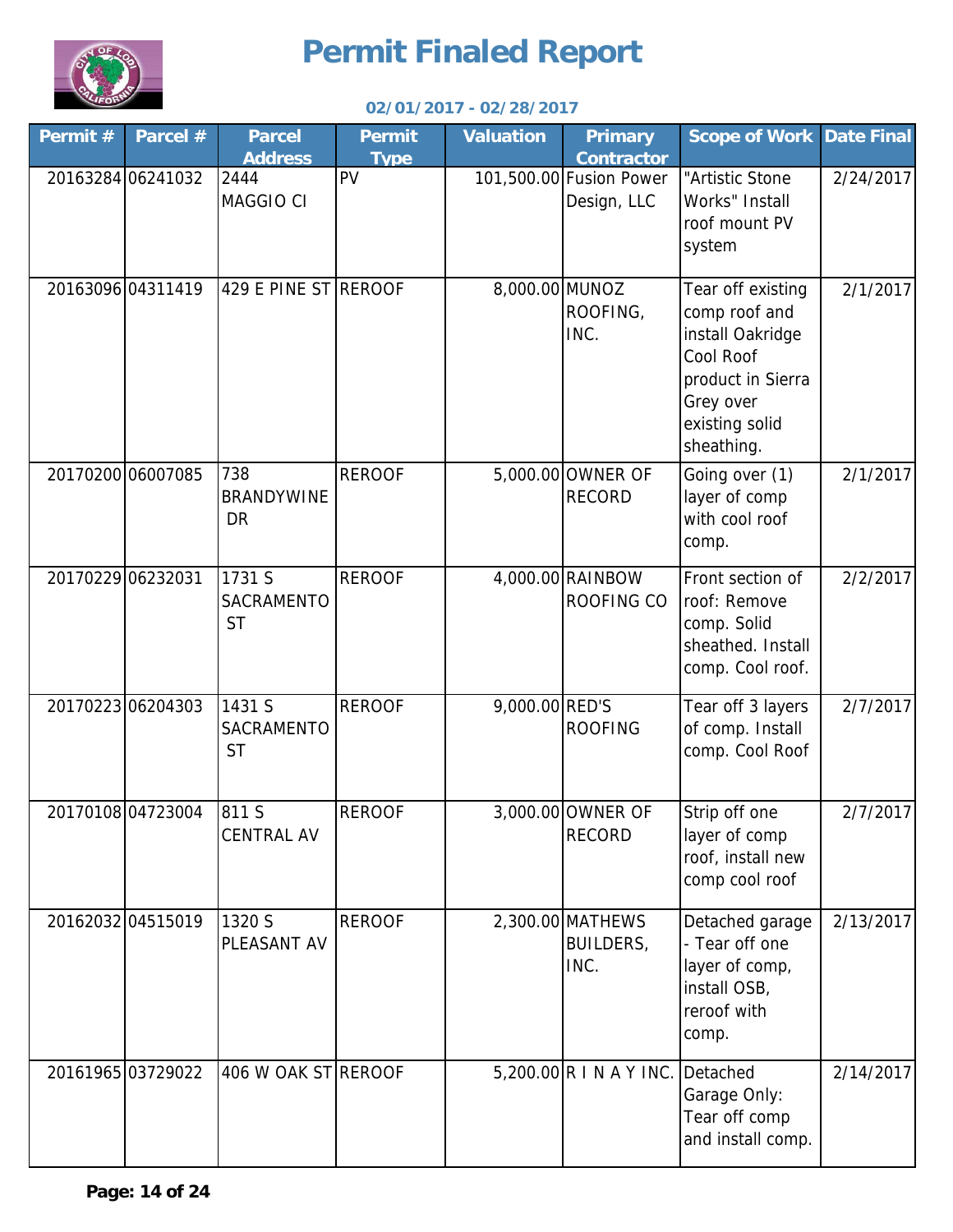

| Permit# | Parcel #          | <b>Parcel</b><br><b>Address</b> | <b>Permit</b><br><b>Type</b> | <b>Valuation</b>  | <b>Primary</b><br><b>Contractor</b>                                             | <b>Scope of Work</b>                                                                                                         | <b>Date Final</b> |
|---------|-------------------|---------------------------------|------------------------------|-------------------|---------------------------------------------------------------------------------|------------------------------------------------------------------------------------------------------------------------------|-------------------|
|         | 2016211203722208  | 614 W<br><b>LOCUST ST</b>       | <b>REROOF</b>                |                   | 8,800.00 J R ROOFING                                                            | Tear off one<br>layer of comp.<br>Install comp.<br>Cool roof                                                                 | 2/16/2017         |
|         | 2017031103123209  | 1123 DOVER<br><b>DR</b>         | <b>REROOF</b>                |                   | 9,175.00 DAVID W<br><b>BRAZIL</b><br>ROOFING,<br><b>INC</b>                     | Tear off 2 layers<br>of comp. and<br>install new cool<br>roof shingles<br>(Sierra Grey)<br>over existing<br>solid sheathing. | 2/16/2017         |
|         | 20170243 06011021 | 1001<br><b>DARTMOOR</b><br>CI   | <b>REROOF</b>                | 7,340.00 ELITE    | <b>ROOFING</b><br>COMPANY                                                       | Tear off 2 layers<br>comp, reroof<br>with cool roof<br>comp.                                                                 | 2/21/2017         |
|         | 20170294 06204430 | 1436 S<br><b>CHURCH ST</b>      | <b>REROOF</b>                |                   | 8,000.00 CALIFORNIA<br><b>ROOFING</b>                                           | Tear off existing<br>rolled roof,<br>reroof with TPO<br>cool roofing<br>membrane                                             | 2/21/2017         |
|         | 20162296 03320006 | 537 STURLA<br><b>ST</b>         | <b>REROOF</b>                | 14,000.00 NOBLE H | <b>BROWN</b><br>ROOFING CO                                                      | Tear off tile<br>roof. Skip<br>sheated. Install<br>radiant barrier<br>sheathing.<br>Install comp.                            | 2/21/2017         |
|         | 20162597 03914041 | 757<br>GREENWOOD<br><b>DR</b>   | <b>REROOF</b>                |                   | 12,655.00 R TOWNLEY<br><b>ROOFING</b>                                           | Remove<br>concrete tile<br>roof. Solid<br>sheathed. Install<br>comp. R-38<br>insulation in<br>attic.                         | 2/22/2017         |
|         | 20161675 06021015 | 1074<br><b>BRADFORD CI</b>      | <b>REROOF</b>                |                   | 7,706.00 FRED SMITH<br>& SON<br><b>PAINTING &amp;</b><br><b>SEAL</b><br>COATING | Tear off shake.<br>Install radiant<br>barrier<br>sheathing.<br>Install comp.                                                 | 2/24/2017         |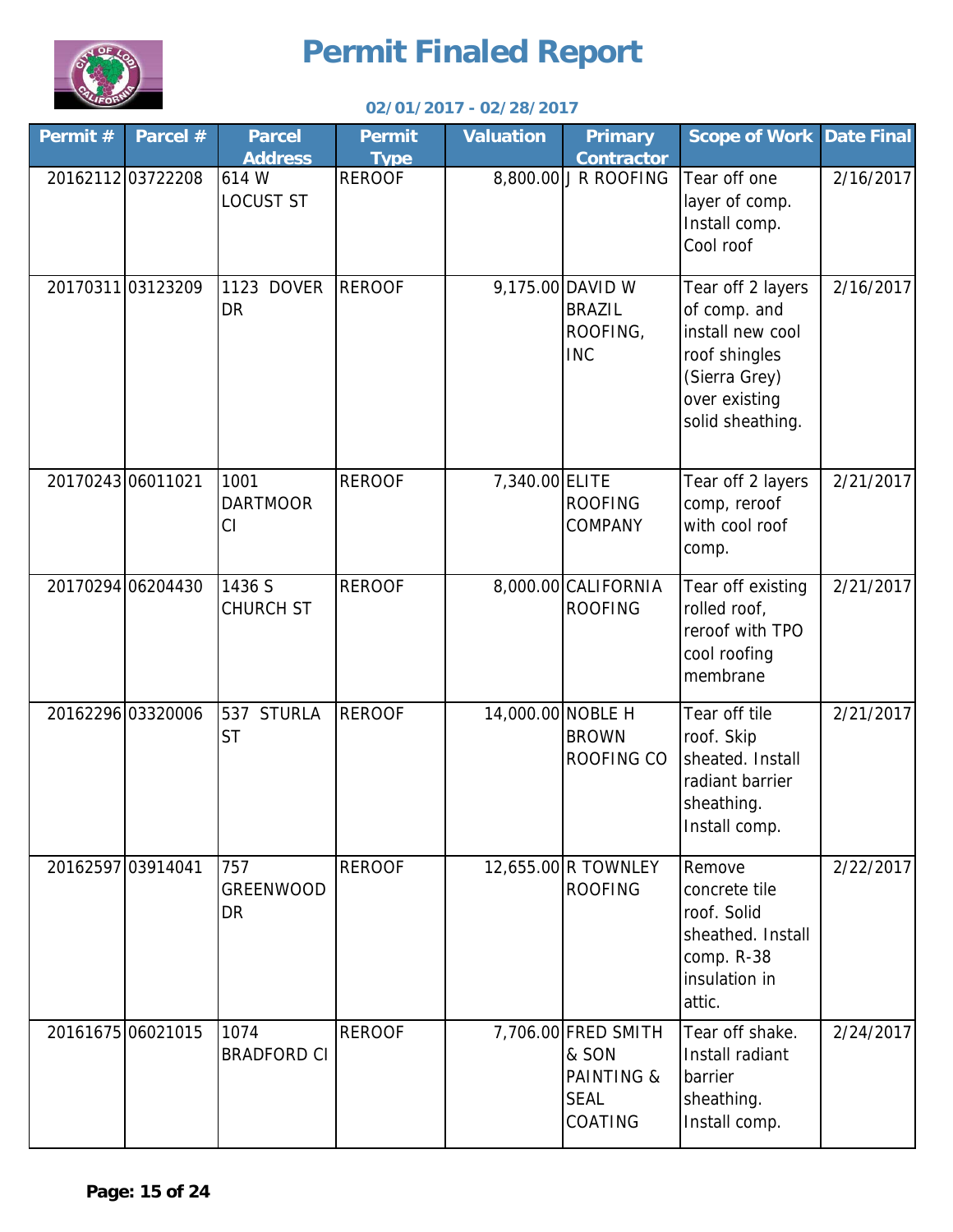

| Permit # | Parcel #          | <b>Parcel</b><br><b>Address</b>        | <b>Permit</b><br><b>Type</b> | <b>Valuation</b> | <b>Primary</b><br><b>Contractor</b>                               | <b>Scope of Work Date Final</b>                                                                                                                                                                                                                                                               |           |
|----------|-------------------|----------------------------------------|------------------------------|------------------|-------------------------------------------------------------------|-----------------------------------------------------------------------------------------------------------------------------------------------------------------------------------------------------------------------------------------------------------------------------------------------|-----------|
|          | 20170284 04307210 | 20 S MAIN ST                           | <b>REROOF</b>                |                  | 1,500.00 OWNER OF<br><b>RECORD</b>                                | Detached garage<br>located behind<br>hotel in alley.-<br>Tear of 1 layer<br>of comp<br>shingles,<br>resheath with<br>OSB, reroof with<br>comp shingles.                                                                                                                                       | 2/28/2017 |
|          | 20163012 04313013 | 412 E<br><b>WALNUT ST</b>              | <b>RESADDRP</b>              |                  | 2,839.00 Truteam of<br>California Inc                             | Installation of R-<br>19 floor<br>insulation                                                                                                                                                                                                                                                  | 2/1/2017  |
|          | 20143792 03729004 | 415 W OAK ST RESADDRP                  |                              | 22,000.00 PROMAX | <b>BUILDERS</b><br>INC DBA:<br><b>PROCRAFT</b><br><b>BUILDERS</b> | Four-Plex - (4)<br>service panel<br>upgrades from<br>fuses to 100<br>amp - same<br>location.<br>Replace (4)<br>furnaces.<br>Replace (7)<br>windows. Add<br>handrails on<br>back of building.<br>Add footing for<br>porch support<br>on back of<br>building located<br>$@$ Units B, C, D,<br>E | 2/1/2017  |
|          | 20161733 03712045 | 721 W<br><b>LOCKEFORD</b><br><b>ST</b> | <b>RESADDRP</b>              | 3,700.00 AARON   | <b>SHADDY</b><br><b>CONSTRUCTI</b><br>ON                          | Replace (11)<br>windows. Like<br>for like.                                                                                                                                                                                                                                                    | 2/2/2017  |
|          | 20162153 04320130 | 417 E<br><b>LOCUST ST</b>              | <b>RESADDRP</b>              |                  | 900.00 OWNER OF<br><b>RECORD</b>                                  | At Unit #2<br>Repair main<br>bathroom floor.<br>Per N & O dated<br>8-17-2016.                                                                                                                                                                                                                 | 2/7/2017  |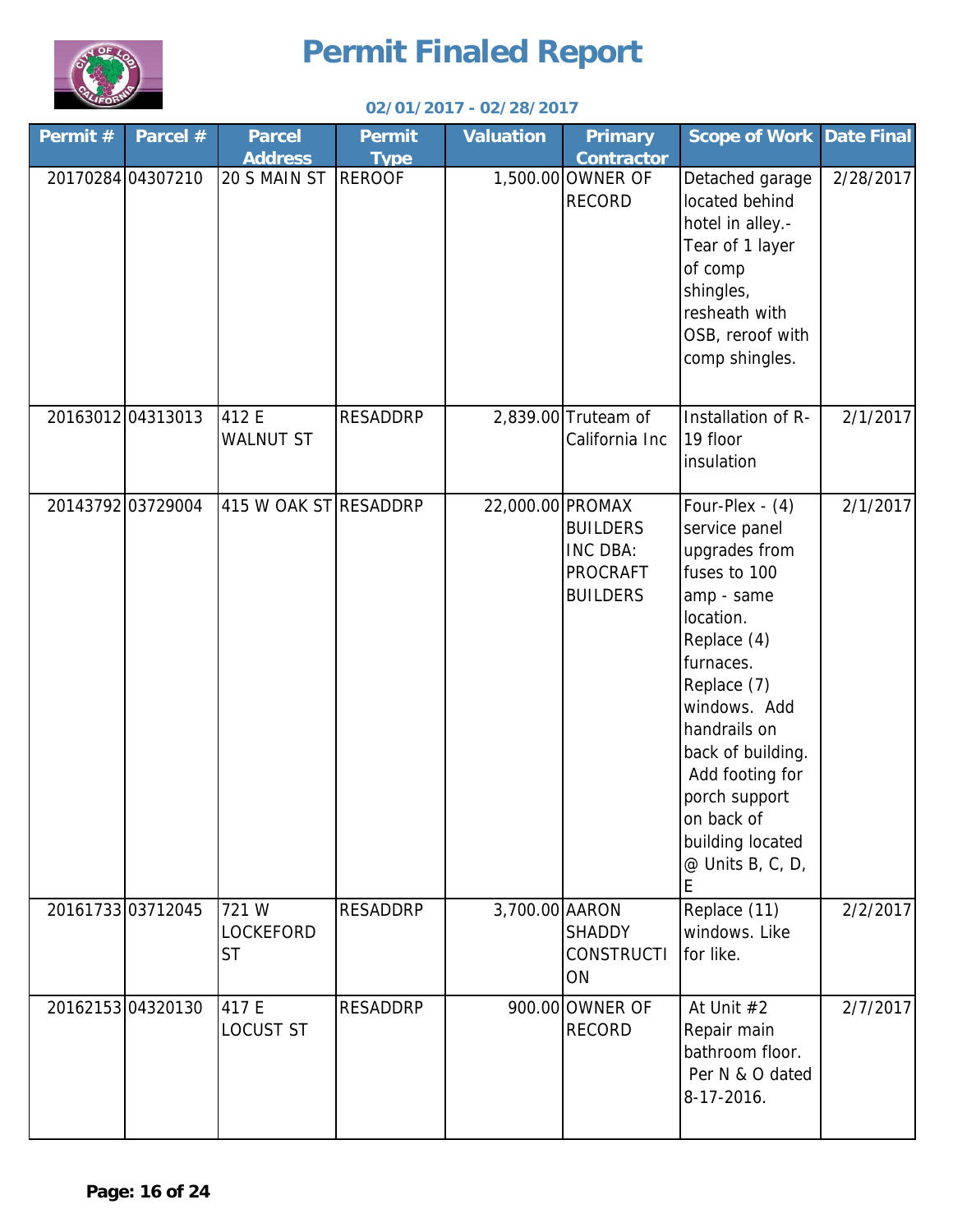

| Permit # | Parcel #          | <b>Parcel</b><br><b>Address</b>      | <b>Permit</b><br><b>Type</b> | <b>Valuation</b> | <b>Primary</b><br><b>Contractor</b>                              | <b>Scope of Work Date Final</b>                                                                                                                                                                                                                                                  |           |
|----------|-------------------|--------------------------------------|------------------------------|------------------|------------------------------------------------------------------|----------------------------------------------------------------------------------------------------------------------------------------------------------------------------------------------------------------------------------------------------------------------------------|-----------|
|          | 20163431 02924002 | 2638 PARK<br><b>WEST DR</b>          | <b>RESADDRP</b>              |                  | 9,500.00 NORTHWEST<br><b>EXTERIORS</b><br>INC.                   | Install (11)<br>retrofit windows<br>& (2) patio<br>doors - like for<br>like in sizes &<br>configurations                                                                                                                                                                         | 2/8/2017  |
|          | 20163435 04521015 | 310 S<br><b>SCHOOL ST</b>            | <b>RESADDRP</b>              | 3,000.00 JAMES   | GALARNEAU<br>ELECTRIC,<br>INC. dba JG<br><b>CONSTRUCTI</b><br>ON | "Apt Building"<br>Located between<br>units 3 & 4:<br>Build 1-hour<br>firewall in attic<br>separating units                                                                                                                                                                       | 2/9/2017  |
|          | 20170169 03524014 | 1619<br><b>MARIPOSA</b><br><b>WY</b> | <b>RESADDRP</b>              |                  | 2,234.00 Truteam of<br>California Inc                            | Install floor<br>insulation                                                                                                                                                                                                                                                      | 2/9/2017  |
|          | 2017011206240011  | 365 ELGIN<br>AV                      | <b>RESADDRP</b>              |                  | 20,000.00 OWNER OF<br><b>RECORD</b>                              | <b>Remodel Master</b><br>bath with new<br>shower<br>surround, toilet,<br>sink and<br>fixtures. Replace<br>toilet and faucet<br>in hall<br>bathroom.<br>Change out<br>ceiling light<br><b>fixtures</b><br>throughout the<br>residence as<br>well as add can<br>lights in kitchen. | 2/9/2017  |
|          | 20170282 04143004 | 1120<br>RIVERGATE<br>DR              | <b>RESADDRP</b>              |                  | 2,240.00 DAN DAVIS<br><b>CONSTRUCTI</b><br>ON                    | Install (10) LED<br>can lights in<br>kitchen and<br>dining                                                                                                                                                                                                                       | 2/10/2017 |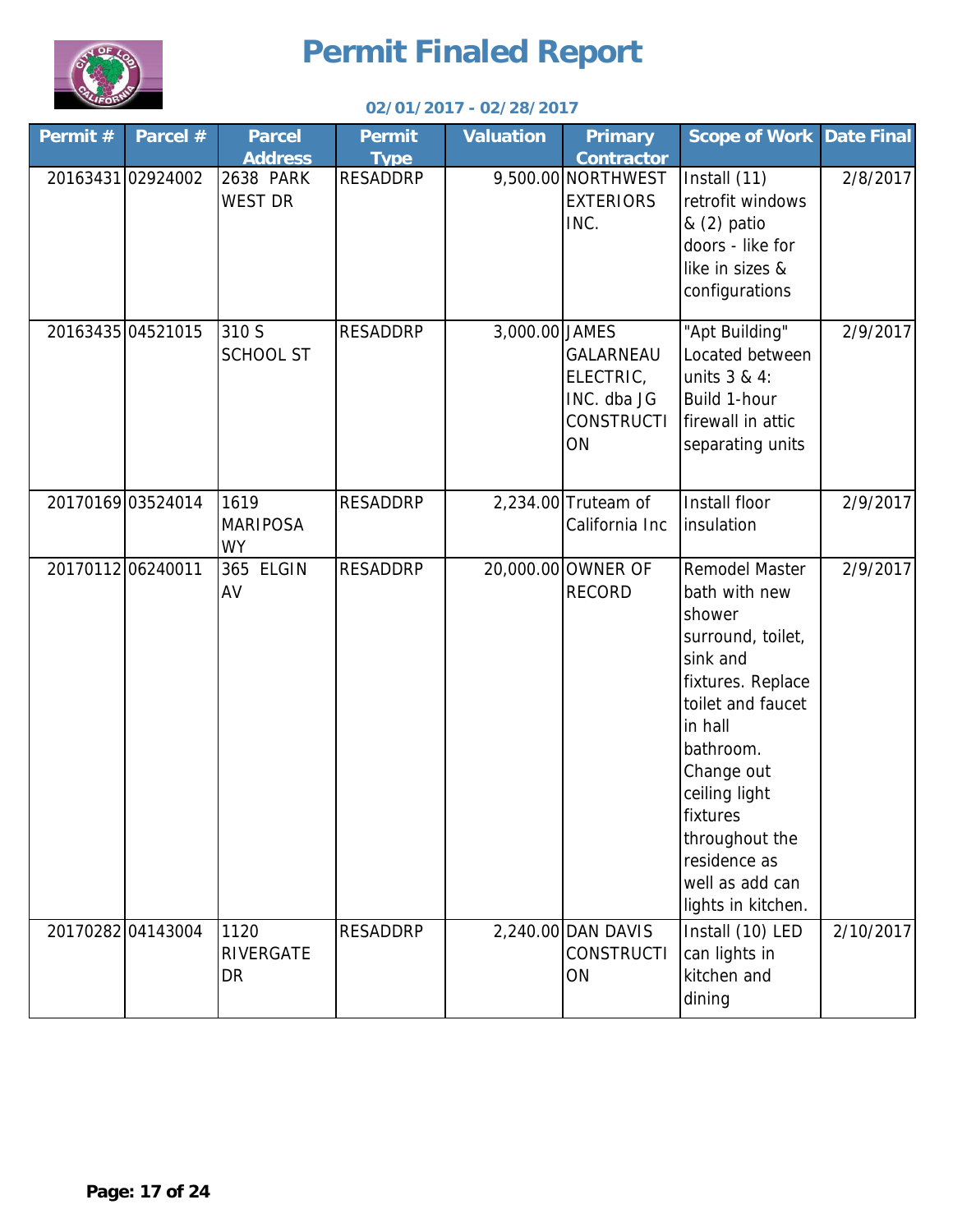

| Permit#          | Parcel #          | <b>Parcel</b><br><b>Address</b>   | <b>Permit</b><br><b>Type</b> | <b>Valuation</b> | <b>Primary</b><br><b>Contractor</b>    | <b>Scope of Work Date Final</b>                                                                                                                                                                                               |           |
|------------------|-------------------|-----------------------------------|------------------------------|------------------|----------------------------------------|-------------------------------------------------------------------------------------------------------------------------------------------------------------------------------------------------------------------------------|-----------|
|                  | 20162576 02909213 | 2013 DEBBIE<br><b>LN</b>          | <b>RESADDRP</b>              | 10,000.00 GARY A | <b>EDWARDS</b>                         | Demo both<br>bathrooms.<br>Install new<br>toilets, install<br>new shower<br>valves, new tub<br>and new shower<br>stall. Install new<br>tile and new<br>vanities.                                                              | 2/13/2017 |
|                  | 20161715 06232036 | 1800 S<br>SACRAMENTO<br><b>ST</b> | <b>RESADDRP</b>              |                  | 1,116.00 THD-HOME<br>SERVICES,<br>INC. | Replace (2)<br>windows with<br>retro fit vinyl<br>windows                                                                                                                                                                     | 2/14/2017 |
| 2017012106204711 |                   | 1719 S<br><b>SCHOOL ST</b>        | <b>RESADDRP</b>              |                  | 3,600.00 OWNER OF<br><b>RECORD</b>     | Replace dry<br>rotted framing<br>members of<br>bathroom,<br>including (8)<br>floor joists &<br>(15) wall studs,<br>subfloor<br>sheathing &<br>drywall.<br>Replace bathtub<br>& sink to<br>conform to<br>existing<br>plumbing. | 2/14/2017 |
|                  | 20162939 02937021 | 2704<br><b>SEQUOIA ST</b>         | <b>RESADDRP</b>              | 8,000.00 S M C   | <b>BUILDERS</b><br><b>INC</b>          | Master Bath<br>Leak<br>Repair: Remove<br>tile shower and<br>tub deck,<br>damaged<br>drywall and<br>framing. Install<br>new til,<br>plumbing and<br>drywall.                                                                   | 2/15/2017 |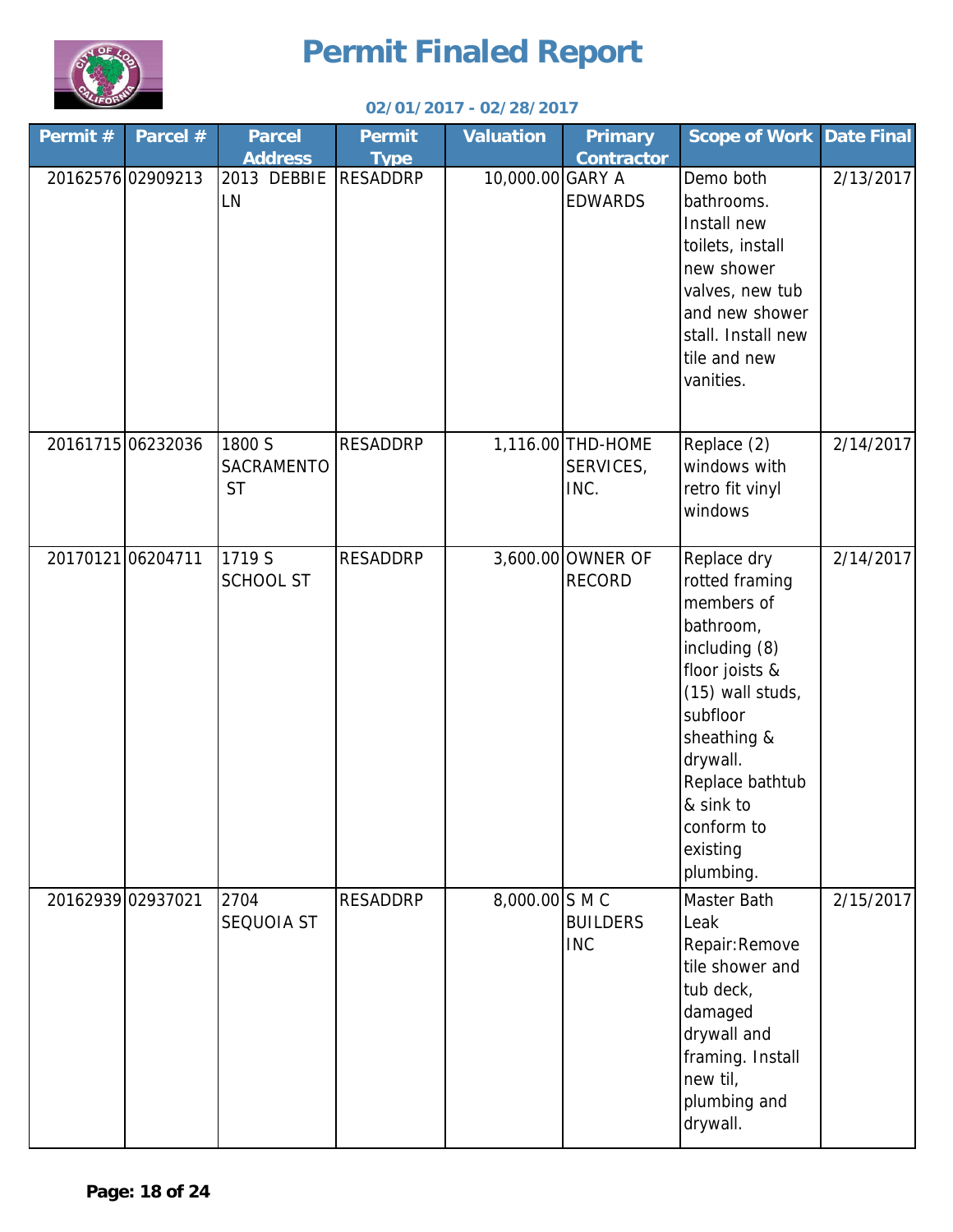

| Permit#           | Parcel #          | <b>Parcel</b><br><b>Address</b>  | <b>Permit</b><br><b>Type</b> | <b>Valuation</b> | <b>Primary</b><br><b>Contractor</b>                | <b>Scope of Work Date Final</b>                                                                                                       |           |
|-------------------|-------------------|----------------------------------|------------------------------|------------------|----------------------------------------------------|---------------------------------------------------------------------------------------------------------------------------------------|-----------|
|                   | 20161685 03926032 | 1301<br><b>MIDVALE RD</b>        | <b>RESADDRP</b>              |                  | 45,000.00 OWNER OF<br><b>RECORD</b>                | Kitchen remodel<br>and create<br>additional<br>bathroom within<br>existing square<br>footage                                          | 2/15/2017 |
|                   | 20163302 02933063 | 2535<br>CANDLEWOO<br>D DR        | <b>RESADDRP</b>              |                  | 650.00 MANDAL<br><b>CONSTRUCTI</b><br>ON INC.      | Replace (1)<br>window like for<br>like same<br>location.                                                                              | 2/16/2017 |
| 20170109 06227011 |                   | 163<br>MULBERRY CI               | <b>RESADDRP</b>              | 4,420.00 BELL    | <b>BROTHER'S</b><br><b>HEATING</b><br>AND AIR INC. | (5) window<br>change out                                                                                                              | 2/16/2017 |
|                   | 20170207 03929014 | 525 PALM AV                      | <b>RESADDRP</b>              |                  | 3,000.00 OWNER OF<br><b>RECORD</b>                 | Add 1 layer of<br>comp over<br>existing comp.<br>Using Cool roof<br>product -<br>Duration<br>Premium Cool<br>Shingles "Harbor<br>Fog" | 2/16/2017 |
|                   | 20151507 04731226 | 824 S<br><b>CENTRAL AV</b>       | <b>RESADDRP</b>              |                  | 1,000.00 HIGHLANDS<br><b>DIVERSIFIED</b><br>INC.   | Install R38<br>insulation in<br>ceiling                                                                                               | 2/22/2017 |
|                   | 20170237 03936409 | 414<br><b>FORREST AV</b>         | <b>RESADDRP</b>              |                  | 4,575.00 NUWATER<br><b>CONSTRUCTI</b><br>ON CO.    | Remove and<br>replace (3)<br>dryrot porch<br>columns.                                                                                 | 2/22/2017 |
|                   | 20170175 02920027 | <b>TIOGA</b><br>320<br><b>DR</b> | <b>RESADDRP</b>              |                  | 3,040.00 MANDAL<br><b>CONSTRUCTI</b><br>ON INC.    | Replace (6)<br>windows. Like<br>for like.                                                                                             | 2/23/2017 |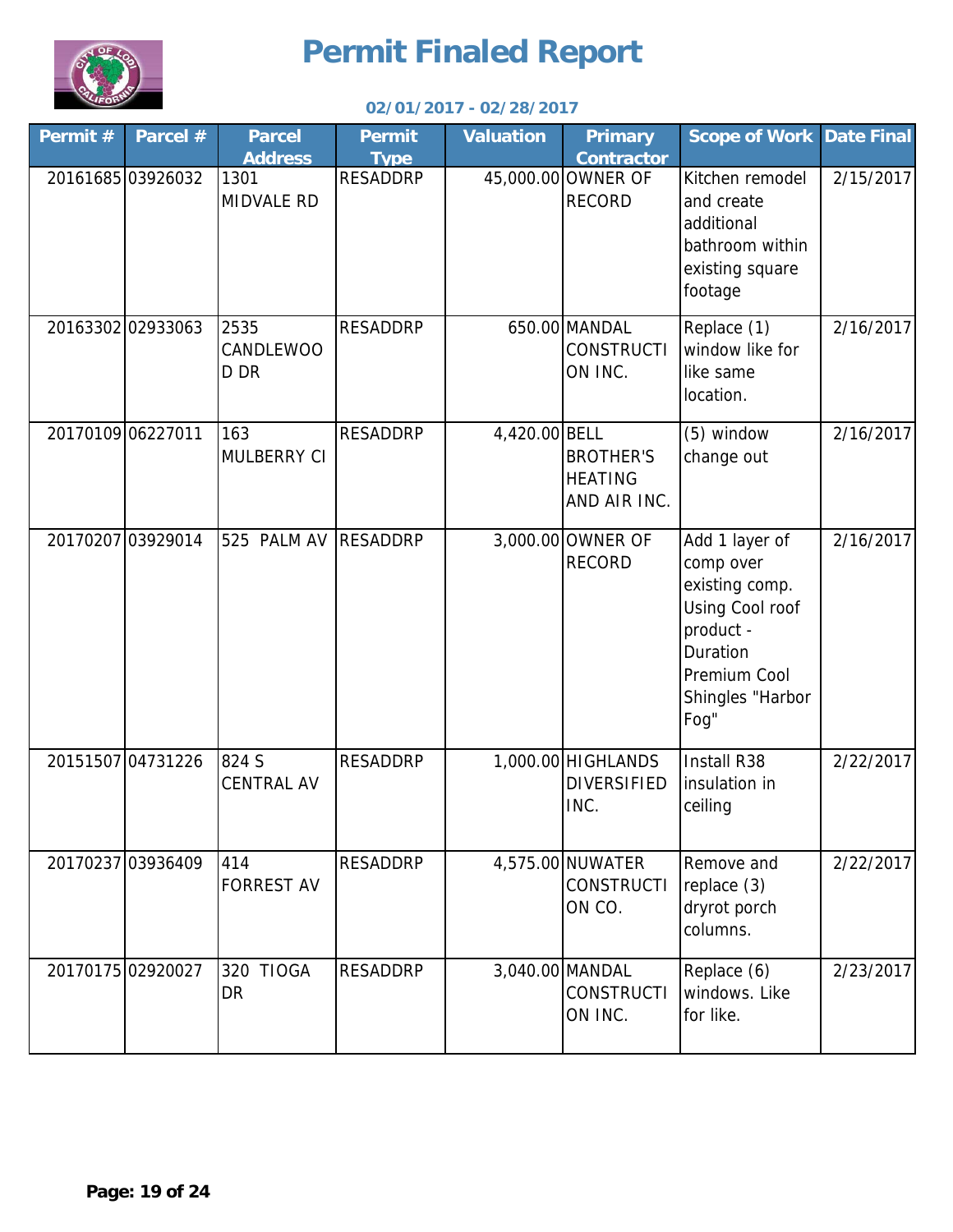

| Permit # | Parcel #          | <b>Parcel</b><br><b>Address</b> | <b>Permit</b><br><b>Type</b> | <b>Valuation</b>    | <b>Primary</b><br><b>Contractor</b>           | <b>Scope of Work</b>                                                                                                       | Date Final |
|----------|-------------------|---------------------------------|------------------------------|---------------------|-----------------------------------------------|----------------------------------------------------------------------------------------------------------------------------|------------|
|          | 2016295803124059  | <b>1227 S MILLS</b><br>AV       | <b>RESADDRP</b>              | 5,000.00 GARY A     | <b>EDWARDS</b>                                | Sheetrock<br>repair, paint,<br>tile, install new<br>shower valve,<br>new electrical<br>switch & new<br>toilet              | 2/24/2017  |
|          | 20170130 04721008 | 326 E EDEN<br><b>ST</b>         | <b>RESADDRP</b>              |                     | 3,900.00 OWNER OF<br><b>RECORD</b>            | Stucco over<br>wood siding -<br>House only.                                                                                | 2/27/2017  |
|          | 20170332 02722020 | 2224<br><b>SUNWEST DR</b>       | <b>RESADDRP</b>              |                     | 500.00 MANDAL<br><b>CONSTRUCTI</b><br>ON INC. | Replacement<br>like for like 1<br>back door.                                                                               | 2/28/2017  |
|          | 20161102 02955014 | 3065<br><b>LOMBARD ST</b>       | <b>SFDDTACH</b>              | 285,373.00 FRONTIER | <b>LAND</b><br><b>COMPANIES</b>               | New Single<br><b>Family Dwelling</b><br>3 bedroom 3350<br>sq ft MP401B<br>Fire sprinklers to<br>be on a separate<br>permit | 2/1/2017   |
|          | 20161466 02956054 | 3023<br><b>ARTISTRY ST</b>      | <b>SFDDTACH</b>              | 234,167.00 FRONTIER | <b>LAND</b><br><b>COMPANIES</b>               | New Single<br>Family dwelling<br>2695 sq ft 3<br>bedroom MP203<br><b>Fire Sprinklers</b><br>on a separate<br>permit.       | 2/1/2017   |
|          | 20161473 02956053 | 3029<br><b>ARTISTRY ST</b>      | <b>SFDDTACH</b>              | 214,655.00 FRONTIER | <b>LAND</b><br><b>COMPANIES</b>               | New Single<br><b>Family Dwelling</b><br>MP201X 3<br>bedroom 2486<br>sq ft Fire<br>Sprinklers on a<br>separate permit.      | 2/2/2017   |
|          | 20161003 05857071 | 2536<br><b>LEGACY WY</b>        | <b>SFDDTACH</b>              |                     | 264,254.00 PARAMONT<br><b>HOMES INC</b>       | New Single<br><b>Family Dwelling</b><br>4 bedroom 3064<br>sq ft. Fire<br>Sprinklers on a<br>separate permit                | 2/10/2017  |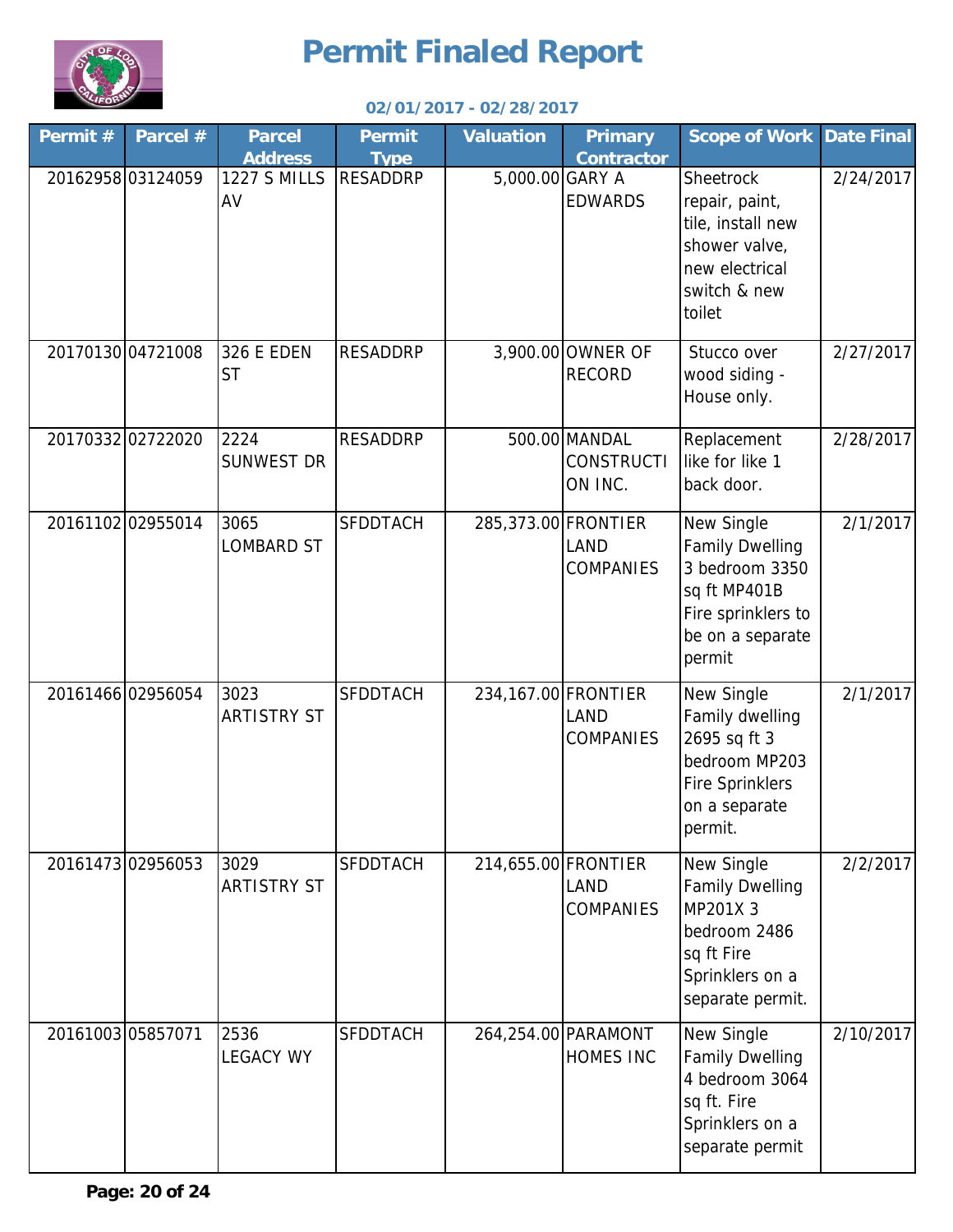

| Permit#           | Parcel #          | <b>Parcel</b><br><b>Address</b>       | <b>Permit</b>                  | <b>Valuation</b>    | <b>Primary</b><br><b>Contractor</b>  | <b>Scope of Work Date Final</b>                                                                                                       |           |
|-------------------|-------------------|---------------------------------------|--------------------------------|---------------------|--------------------------------------|---------------------------------------------------------------------------------------------------------------------------------------|-----------|
|                   | 20161236 02953016 | 2657<br><b>BUTTERCUP</b><br><b>DR</b> | <b>Type</b><br><b>SFDDTACH</b> | 284,462.00 FRONTIER | <b>LAND</b><br><b>COMPANIES</b>      | New Single<br><b>Family Dwelling</b><br>MP 102A 4<br>bedroom. Fire<br>Sprinklers on a<br>separate permit.                             | 2/13/2017 |
|                   | 20161594 05858064 | <b>2519 CANAL</b><br><b>DR</b>        | <b>SFDDTACH</b>                | 289,000.00 DURAN    | <b>HOMES</b>                         | New single<br>family dwelling,<br>3 bedroom (Fire<br>sprinklers on<br>separate)                                                       | 2/13/2017 |
|                   | 2016117502949006  | 2825<br><b>PARADISE DR</b>            | <b>SFDDTACH</b>                |                     | 367,065.00 OWNER OF<br><b>RECORD</b> | New Single<br><b>Family Dwelling</b><br>3 bedroom 3967<br>sq ft Fire<br>Sprinklers to be<br>on a separate<br>permit.                  | 2/13/2017 |
| 20160787 02953031 |                   | 2646<br><b>TIFFANY ST</b>             | <b>SFDDTACH</b>                | 284,462.00 FRONTIER | <b>LAND</b><br><b>COMPANIES</b>      | New Single<br><b>Family Dwelling</b><br>3203 sq ft 4<br>bedroom<br>MP102C Fire<br>Sprinklers to be<br>issued on a<br>separate permit. | 2/15/2017 |
|                   | 20160831 02955027 | 144<br><b>HEIRLOOM AV</b>             | <b>SFDDTACH</b>                | 300,505.00 FRONTIER | <b>LAND</b><br><b>COMPANIES</b>      | New Single<br><b>Family Dwelling</b><br>3360 sq ft 4<br>bedroom<br>MP401A Fire<br>Sprinklers to be<br>issued on a<br>separate permit. | 2/16/2017 |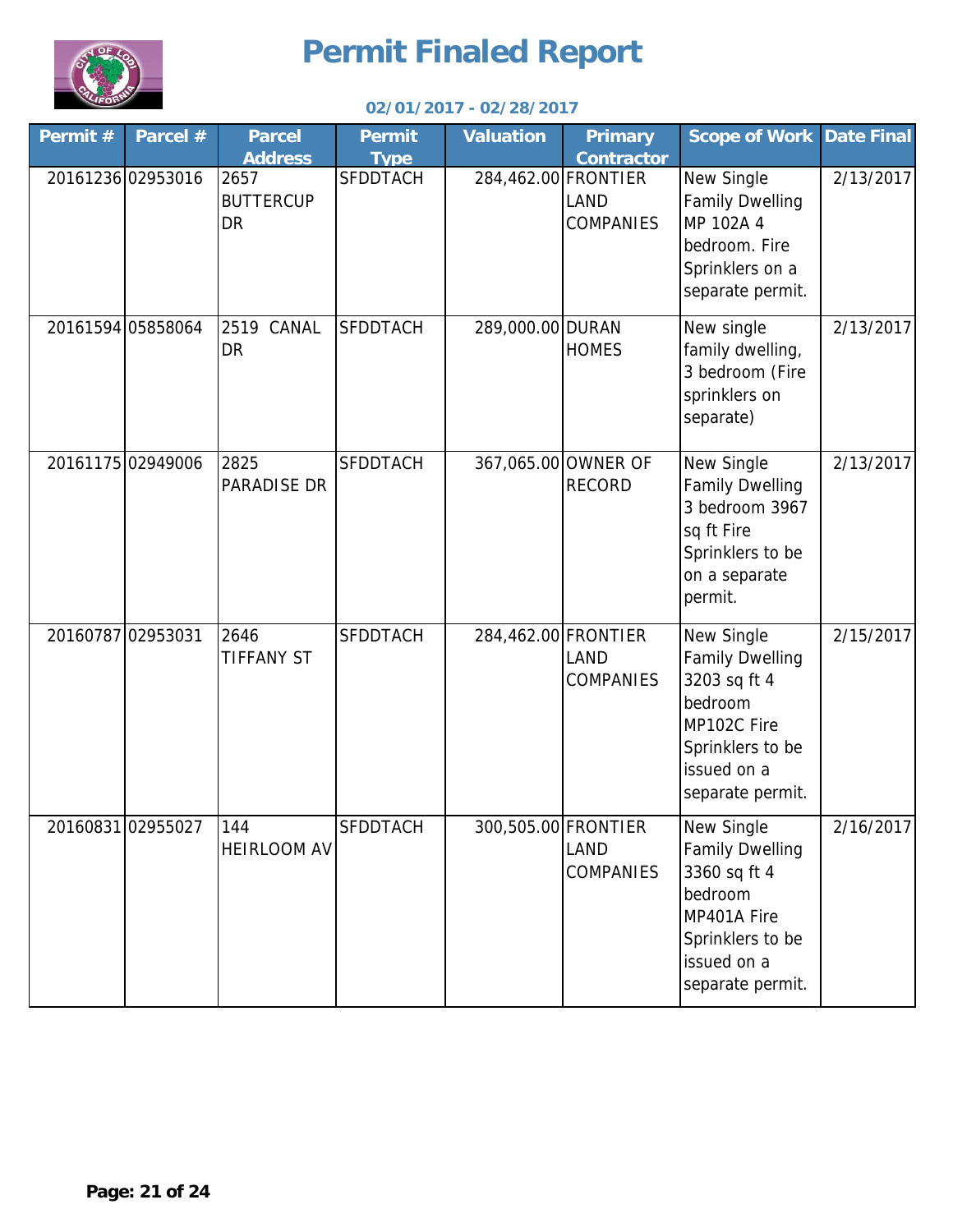

| Permit # | Parcel #          | <b>Parcel</b><br><b>Address</b>     | <b>Permit</b><br><b>Type</b> | <b>Valuation</b>    | <b>Primary</b><br><b>Contractor</b> | <b>Scope of Work Date Final</b>                                                                                              |           |
|----------|-------------------|-------------------------------------|------------------------------|---------------------|-------------------------------------|------------------------------------------------------------------------------------------------------------------------------|-----------|
|          | 20160096 02956044 | 227<br><b>WINDRUSH</b><br><b>WY</b> | <b>SFDDTACH</b>              | 306,509.00 FRONTIER | LAND<br><b>COMPANIES</b>            | <b>New Single</b><br><b>Family Dwelling</b><br>4 bedroom 3538<br>sq ft Fire<br>Sprinklers on<br>separate permit -<br>MP 103C | 2/16/2017 |
|          | 20161235 02953017 | 2665<br><b>BUTTERCUP</b><br>DR      | <b>SFDDTACH</b>              | 284,555.00 FRONTIER | LAND<br><b>COMPANIES</b>            | New Single<br><b>Family Dwelling</b><br>4 bedroom 3203<br>sq ft MP102 Fire<br>Sprinkler to be<br>on a separate<br>permit     | 2/16/2017 |
|          | 20161575 05867024 | 112 MERTON<br><b>WY</b>             | <b>SFDDTACH</b>              |                     | 202,935.00 FCB HOMES                | New Single<br>Family Dwelling<br>3 bedroom 2354<br>sq ft MP2. Fire<br>Sprinklers on a<br>separate permit.                    | 2/22/2017 |
|          | 20161577 05867044 | 102<br>LEBARON<br><b>BLVD</b>       | <b>SFDDTACH</b>              |                     | 202,935.00 FCB HOMES                | New Single<br><b>Family Dwelling</b><br>3 bedroom 2354<br>sq ft MP2 Fire<br>Sprinkler on a<br>separate permit                | 2/22/2017 |
|          | 20152134 02956068 | 3051<br>CELEBRATION<br><b>DR</b>    | <b>SFDDTACH</b>              | 286,549.00 FRONTIER | LAND<br><b>COMPANIES</b>            | New SFD 3<br>bedroom 3362<br>sq ft                                                                                           | 2/24/2017 |
|          | 20160958 02953029 | 2658<br><b>TIFFANY ST</b>           | <b>SFDDTACH</b>              | 255,067.00 FRONTIER | <b>LAND</b><br><b>COMPANIES</b>     | New single<br>family dwelling,<br>4 bedroom.<br>2,906 sf.<br>Rosegate Plan<br>101C                                           | 2/24/2017 |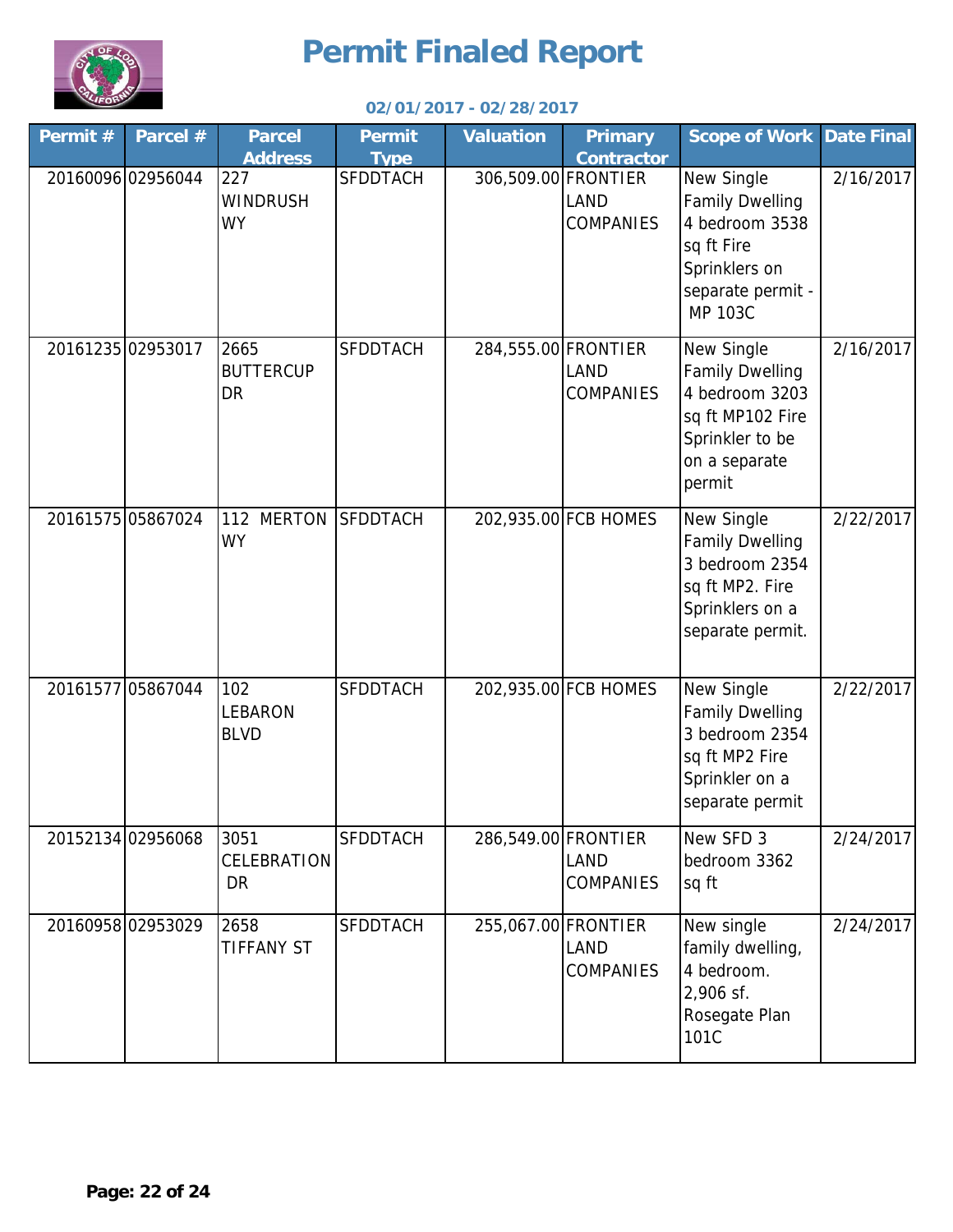

| Permit# | Parcel #          | <b>Parcel</b><br><b>Address</b> | <b>Permit</b><br><b>Type</b> | <b>Valuation</b>    | <b>Primary</b><br><b>Contractor</b>                      | <b>Scope of Work</b>                                                                                                                                                                                           | <b>Date Final</b> |
|---------|-------------------|---------------------------------|------------------------------|---------------------|----------------------------------------------------------|----------------------------------------------------------------------------------------------------------------------------------------------------------------------------------------------------------------|-------------------|
|         | 20162197 05867014 | 125 MERTON<br><b>WY</b>         | <b>SFDDTACH</b>              |                     | 204,752.61 FCB HOMES                                     | New Single<br><b>Family Dwelling</b><br>4 bedroom 2367<br>sq ft MP 3A Fire<br>sprinklers to be<br>on a separate<br>permit.                                                                                     | 2/27/2017         |
|         | 20160786 02953030 | 2652<br><b>TIFFANY ST</b>       | <b>SFDDTACH</b>              | 284,462.00 FRONTIER | LAND<br><b>COMPANIES</b>                                 | New Single<br><b>Family Dwelling</b><br>3434 sq ft 4<br>bedroom MP102<br><b>Fire Sprinklers</b><br>to be issued on<br>a separate<br>permit.                                                                    | 2/28/2017         |
|         | 2016146302956024  | 3024<br><b>ARTISTRY ST</b>      | <b>SFDDTACH</b>              |                     | 234,167.00 FRONTIER<br>LAND<br><b>COMPANIES</b>          | New Single<br><b>Family Dwelling</b><br>3 bedroom 2695<br>sq ft. MP203.<br><b>Fire Sprinklers</b><br>on separate<br>permit.                                                                                    | 2/28/2017         |
|         | 20162371 05816086 | 1401<br>LAKESHORE<br>DR         | <b>SIGN</b>                  |                     | 15,200.00 VIKING SIGN<br><b>INSTALLATIO</b><br><b>NS</b> | Install illum.<br>channel letter<br>wall display, (1)<br>non-illum. wall<br>display, (1)<br>illum.<br>monument sign<br>& (2) sets FCO<br>letters on ATM<br>kiosk - "Unify<br><b>Financial Credit</b><br>Union" | 2/2/2017          |
|         | 20162116 04302415 | 109 N<br>SCHOOL ST              | <b>SIGN</b>                  |                     | 3,000.00 P & Q Signs                                     | Located at 123<br>W Elm St Install<br>(1) illuminated<br>letters "Flakos<br>Tacos"                                                                                                                             | 2/27/2017         |